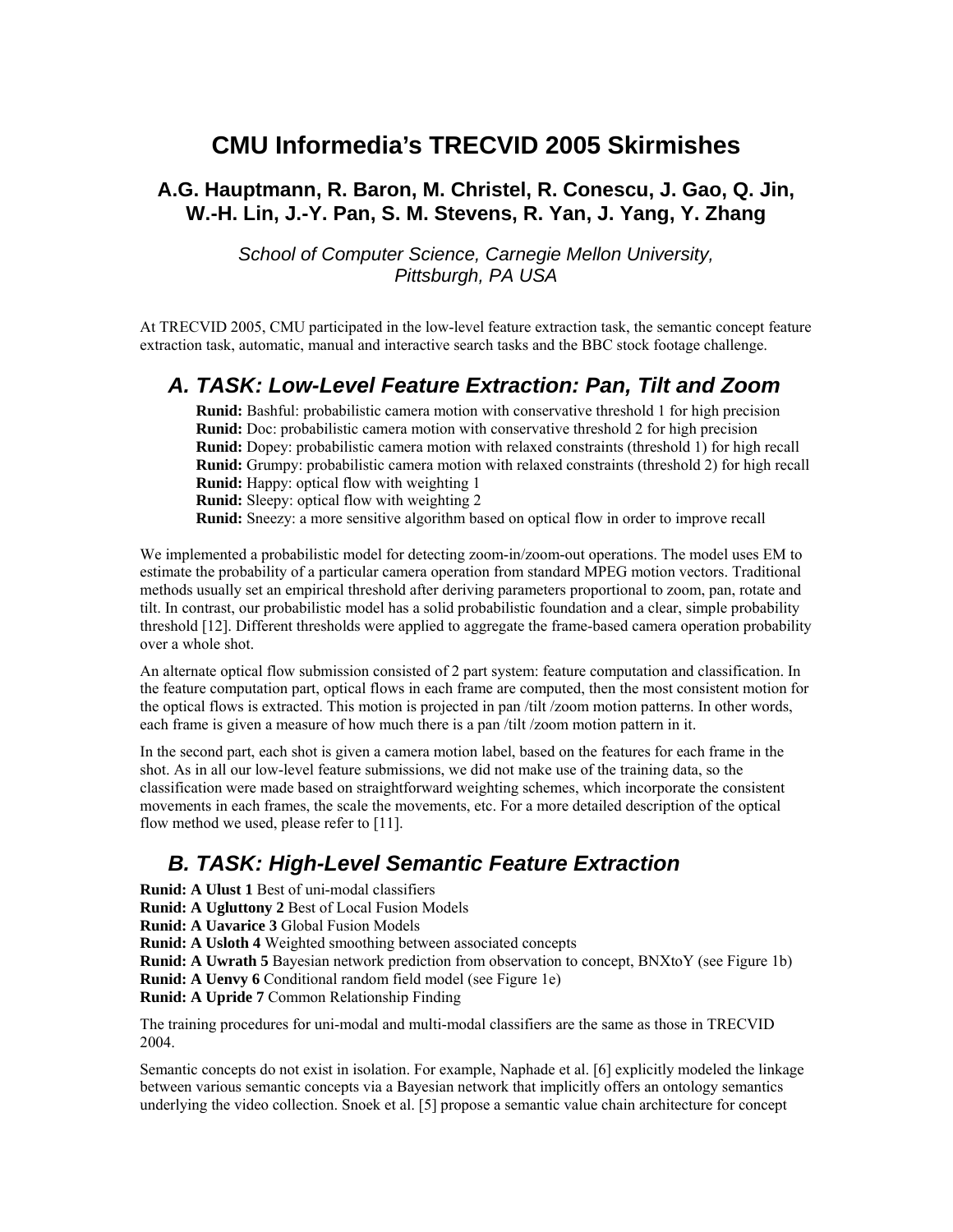detection, which includes a multi-concept learning layer called context link. At the top level, it aims at merging the results of content outputs from various concept detectors. Two configurations are explored in this work where one is based on a stacked classifier upon a context vector, and the other is based on ontology with some common sense rules. Hauptmann et al. [4] constructed a stacked logistic regression classifier to fuse the multi-concept predictions and capture the inter-concept causation. In the rest of this section, we investigate how the relationship between different semantic concepts can be leveraged.



**B.1. Graphical Model Representations** 

**Figure 1 Graphical model representations of five multi-concept learning models (Y is concept, X is observation)** 

Before proceeding let us first introduce some notations. Formally, let  $X_i$  denote the observation of i<sup>th</sup> concept for a specific video shot,  $Y_j$  in (0,1) denote the presence/absence of j<sup>th</sup> concept. Usually, we have *D* training data (video shots) with truth annotations  $\{(X_{d1}, ..., X_{dM}, Y_{d1}, ..., Y_{dN})\}$ . The goal of multi-concept learning is to predict the true concept labels based on the detection outputs from multiple underlying uniconcept classifiers, i.e. estimate the conditional probabilities  $P(Y|X)$ , under different model assumptions.

Typically, these multi-concept learning methods can be concisely represented in form of probabilistic graphical models. Figure 1 shows the graphical model representations of five types of multi-concept learning models. For instance, the Bayesian network version of the multi-net model 0 corresponds to Figure  $1(a)$ . In this model, the observation variables  $X_i$  are conditional independent to each other given the labels *Y*. Specially, the prior distribution of  $Y_i$  is modeled as the Bernoulli distribution and the conditional probability of *Xi* is modeled as a Gaussian distribution,

$$
X_i|Y_1, ..., Y_N \sim N(\sum_{j=1}^N w_{ij}y_j, \sigma_i^2).
$$

The model parameters can be learned based on the maximum likelihood estimation (MLE). In contrast to the simple parameter estimation, it is usually intractable to infer the conditional probability of  $Y$  given  $X$  if we simply rely on the exact inference technique. We adopt a widely used approximate inference technique called Gibbs sampling, which is applicable when the joint distribution is not known explicitly, but the conditional distribution of each variable is known. In this model, we can repeatedly sample the following conditional probability to approximate the joint distribution and then compute the expectation of label *Y*.

In the previous model, retaining the causality between variables typically led to sophisticated network structure. In fact, it is not necessary to assume any causality between the concepts. In view of this, Naphade et al. 0 proposed a more advanced version of the multi-net model based on the factor graph model, which in fact corresponds to a Markov random field shown in Figure 1(d). Based on the graphical model, the joint probability of the observations and labels is defined as follows,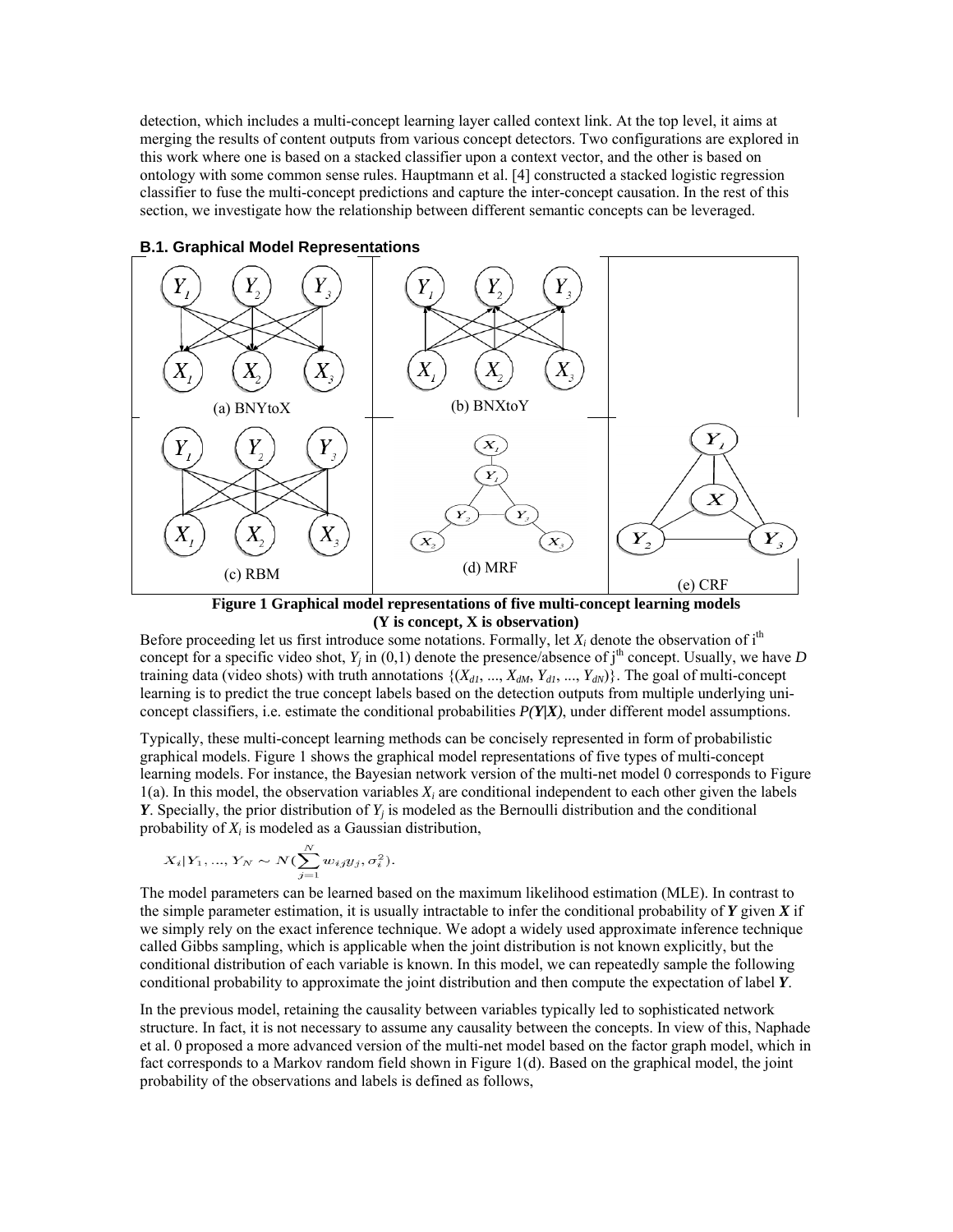$$
P(x_i, y_j) \propto \exp\left[-\frac{1}{2}\sum_i \frac{x_i^2}{\sigma_i^2} + \sum_i \beta_i x_i + \sum_i (\alpha_i + w_i x_i)y_j + \sum_i \sum_j u_{ij}y_i y_j\right]
$$

 The inference of MRF can be achieved by applying some approximate techniques such as loopy belief propagation, contrastive divergence and variational methods. We adopt the contrastive divergence as the basic inference method in our experiments. The model in Figure 1(b) corresponds to another type of multiconcept detection model proposed in 0 0, where the labels *Y* are generated by a logistic regression function of the observation variables *X*. Based on an additional validation set, the parameters could be easily estimated using some quasi-Newton approaches such as L-BFGS.

However, even with so many previous efforts, there are several other possibilities that have not been exploited by researchers before. One example is shown in the Figure 1(c) called the restricted Boltzmann machine (RBM) or harmoniums where the observations *X* are fully connected with the concept presence *Y* in form of a bipartite graph. It can be shown that there is no marginal independence for either input or hidden variables in a RBM model. However, this model enjoys the advantages of conditional independence between hidden variables, which is generally violated in the directed models. This property greatly reduces inference cost. However, learning harmonium is more difficult due to the presence of a global partition function. The joint probability is defined as,

$$
P(x_i, y_j) \propto \exp \left[ -\frac{1}{2} \sum_i \frac{x_i^2}{\sigma_i^2} + \sum_i \beta_i x_i + \sum_j (\alpha_j + \sum_i w_{ij} x_i) y_j \right]
$$

Similarly, the maximum likelihood estimation can be done by using the contrastive divergence approach. Another example is shown in Figure 1(e) named the conditional random field (CRF)[7] which means the observations *Y*, when conditioned on *X*, obeys the Markov property with respect to the corresponding undirected graph. A CRF is a random field globally conditioned on the observations *X*. Using the Hammersley-Clifford theorem and assuming only the pairwise clique potentials are nonzero, we can define the joint probability as,

$$
P(\mathbf{Y}|\mathbf{X}) \propto \exp \left[ \sum_{i} (\alpha_i + \sum_{j} w_{ij} x_j) y_i + \sum_{i} \sum_{k} u_{ik} y_i y_k \right]
$$

#### **Experimental Results on Graphical Models**

We evaluate all five multi-concept detection models using the TREC'05 development data. We split the development data into three parts, where 70% as the training set to generate the concept detection outputs, 15% as the validation set to learn the multi-concept relationship, and remaining 15% as the testing set to evaluate the detection performance. An application of the multi-concept learning models is to automatically discover the co-occurrence patterns in the specific video collection. There are a considerable amount of correlation between concepts inside the video collection including both positive interactions and negative interactions. In more detail, the strongest positive/negative relations are:

**Positive Pairs**: (outdoor, building), (urban, building), (person, face), (studio, maps), (car, road), (urban, road), (txt, sports)

**Negative Pairs:** (sports, building), (outdoor, computer screen), (outdoor, maps), (commercial, studio), (waterfront, urban)

However, we also notice that not all of the concepts can exhibit co-occurrence patterns with others due to the limited number of training data. It is beneficial to eliminate those isolated concepts in the training data. By conducting the  $\chi$ 2 test between every pair of the concepts, we eliminate the concepts that do not have any χ2 scores exceeding certain thresholds and thus not strongly correlated to others. Finally, we construct a five-concept collection and an eleven-concept collection including the sets of concepts as follows, **5-concept:** car, face, person, txt, walk/run

**11-concept:** building,car,face,maps,outdoor,person,sports,studio,txt,urban,walk/run

Table 1 shows the mean average precision of the five models described above when they are applied on the testing set. The baseline performance is obtained without taking any conceptual relations into account. On average, we observed that the best multi-concept modeling approaches can usually bring an additional 2- 3% improvement over the baseline in terms of average precision. But so far the performance comparison between various models is far from clear yet. In the 5-concept data set, the BNXtoY and RBM models are among the best ones. But in contrast, in the 11-concept data set, the MRF and CRF model provides the best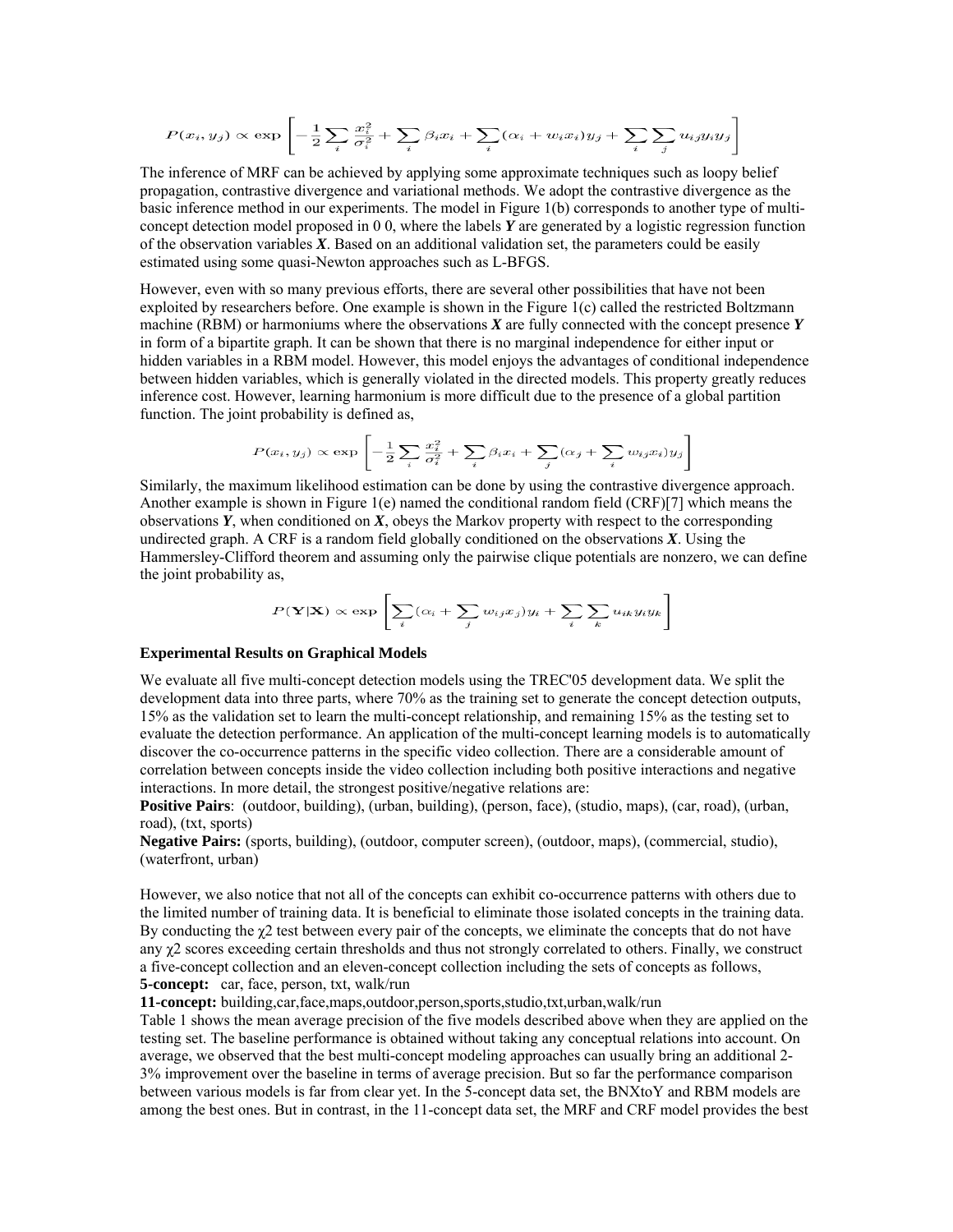performance. After analyzing the performance per concept, we found that the inferior performance of the BNXtoY and RBM models come from the significant degradation on one or two concepts even they improved on other concepts, which might their instabilities in handling a large amount of concepts. However, the differences between various models and baseline are not statistically significant.

|                                 |                |              | 5-concept dataset |                | 11-concept dataset |                |        |                |
|---------------------------------|----------------|--------------|-------------------|----------------|--------------------|----------------|--------|----------------|
|                                 | <b>Better</b>  | <b>Worse</b> | Avg AP            | <b>Base AP</b> | <b>Better</b>      | <b>Worse</b>   | Avg AP | <b>Base AP</b> |
| <b>BNYtoX</b><br>(runid: wrath) | $\overline{c}$ | 3            | 0.574             | 0.571          | 5                  | 6              | 0.518  | 0.499          |
| <b>BNXtoY</b>                   | 4              | $\theta$     | 0.603             | 0.571          | 6                  | $\overline{4}$ | 0.499  | 0.499          |
| <b>RBM</b>                      | 4              | $\Omega$     | 0.602             | 0.571          | 5                  | 5              | 0.482  | 0.499          |
| <b>MRF</b>                      | 3              |              | 0.571             | 0.571          | 6                  | $\overline{4}$ | 0.521  | 0.499          |
| <b>CRF</b><br>(runid: envy)     | 3              |              | 0.588             | 0.571          | 7                  | 3              | 0.521  | 0.499          |

Table 1 Performance of five multi-concept learning models and baseline

#### **B.2 Global Fusion Models**

We tried a new statistical model, Global Fusion Models, to combine evidence from multiple modalities or semantic concepts. Many widely used approaches to fusing evidence from multiple modalities are a linear combinations of individual uni-modality classifier. For each video shot x we first extract low-level features from different modalities, resulting in total k uni-modality feature vectors,  $x1, x2, \ldots, xk$ . Then uni-modal classifiers are trained separately for each low-level feature, resulting in total k uni-modal classifiers,  $f(x;$  $\hat{P}(t)$ , f2(x;  $\hat{P}(t)$ , ..., fk(x;  $\hat{P}(t)$ ). The final multi-modal classifier,  $F(x)$ , combines uni-modal classifiers linearly as follows,

$$
F(\{x_i\}_{i=1}^k; \{w_i\}_{i=1}^k) = \sum_{i=1}^k w_i f_i(x_i; \hat{\theta}_i)
$$

where {wi}ki=1 are parameters of the multi-modal classifiers. Since these unimodal classifiers are trained separately, we call this type of fusion model Local Fusion Model (LFM). Common choices of learning these weights are logistic regression and Support Vector Machine (SVM). There are other choices that require no training, such as taking maximum, average, or product of uni-modal classifier scores.

We propose a new model, Global Fusion Models (GFM), to combined evidence from multiple modalities, defined as follows,

$$
F_G(\{x_i\}_{i=1}^k; \{\theta_i\}_{i=1}^k) = \sum_{i=1}^k f_i(x_i; \theta_i)
$$

At first sight Global Fusion Models are not much different from Local Fusion Models. Both share the similar form, that is, a linear combination of uni-modal classifiers. However, the similarity is only superficial and there is a enormous difference between these two models: the parameters of the fusion model. The parameters of LFM contain only weights, and the parameters of uni-modality classifiers are fixed. We denote the fixed or pre-trained parameters with a hat. On the contrary the parameters of GFM is a union of parameters from all uni-modal classifiers. From the perspective of basis expansion, LFM has fixed basis set, which is much more restrictive than GFM that allow basis to vary. Statistical models like GFM that linearly combine flexible basis have been known as Generalized Additive Models [1]. However, we have to pay the price of having flexible bases. The parameters estimation of GFM will be much more difficult than that of LFM. We first choose a loss function, for example, exponential loss, and optimize the following objective function to estimate the parameters of GFM:

$$
J(\{\theta_i\}_{i=1}^k)=\sum_{x\in\mathcal{D}}\exp(-yF_G(x;\{\theta_i\}_{i=1}^k))
$$

where D is a set of all video shots in the corpus, and y  $\{1,-1\}$  is the label of the video shot x. However, the parameters of GFM, {θi}ki=1 are so many that directly minimize (3) with respect to all parameters will be a daunting task. Instead, we approximate the process in a forward stagewise manner. A unimodal classifier is added into the Global Fusion Models one at a time and fit with weighted examples until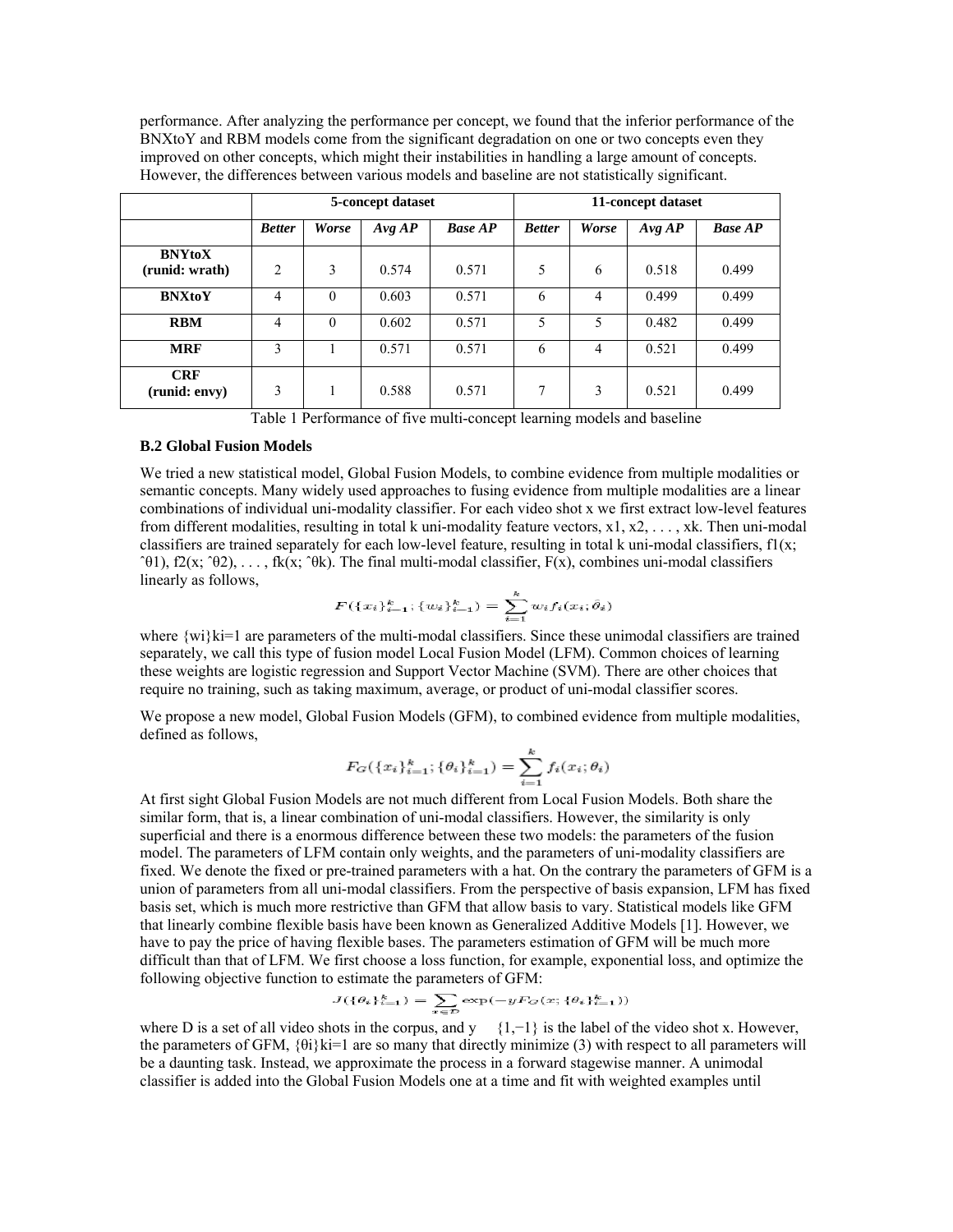stopping criterion is met. The parameter estimation process is shown in Figure 2. Currently the stopping criterion is the increase of classification errors on the held-out set.

```
Data: a collection of shots, DResult: parameters of GFM, \{\theta_i\}_{i=1}^kinitializing equal weights for each example, w^{(0)} \leftarrow 1/|\mathcal{D}|;
t \leftarrow 1;
while a stopping criterion is not met do
    fit f_t(x) with D with weights w^{(t-1)};
    update weights, w^{(t)} \leftarrow w^{(t-1)} \exp(-y f_t(x));t \leftarrow t + 1;
_{\rm end}F_g(x) = \sum_{i=1}^{k} f_i(x)
```
Figure 2: Fitting GFM in forward stagewise fashion

We submitted one LFM run and one GFM run, and the evaluation results are listed in Table 2. Except for three topics most of the time LFM outperforms GFM. However, we believe GFM has not realized its full potential, and there are more issues to be explored. For example, how should we select a subset of unimodal classifier for GFM? Right now only top n performed uni-modal classifiers are chosen, which seems to be greedy. More formal approach of model selection like forward stepwise selection can be incorporated in the parameter estimation procedure.

| Topic ID | LFM        | GFM        |
|----------|------------|------------|
| 38       | 0.204      | 0.191      |
| 39       | 0.053      | 0.040      |
| 40       | 0.385      | 0.389      |
| 41       | $_{0.062}$ | 0.065      |
| 42       | 0.438      | 0.381      |
| 43       | 0.348      | $_{0.352}$ |
| 44       | 0.259      | 0.238      |
| 45       | 0.002      | 0.001      |
| 46       | 0.521      | 0.370      |
| 47       | 0.236      | 0.180      |
| average  | 0.251      | 0.221      |

Table 2: The results of Local Fusion Models (run id A Ugluttony 2) and Global Fusion Models (run id A Uavarice 3) in TRECVID 2005

### **B.3 Multilingual and Multi-source Text Features**

We also developed a new multilingual, multi-source text features to incorporate textual information from multiple languages and multiple sources (ASR transcripts and translations). Building any multi-modal classifiers on a video collection consisting of multilingual speeches naturally raises a question: How can we effectively utilize multilingual textual information? One straightforward solution is to translation multilingual transcripts into single target language, for example, English, as provided by NIST, and we can proceed the classifier training and testing procedures as if there were no multiple languages in the corpus. The good news is that translating all documents into English gives rise to more training examples, compared with training individual language-specific text classifier with fewer examples. The bad news, however, is that by translating we inevitably introduce additional translation errors into the system in addition to speech recognition errors.

In order to enjoy the benefits of abundant training examples and at the same time not to ignore more correct textual information in the native language, we propose a new multilingual text features that concatenates transcripts and translations from multiple languages together. Monolingual text features only contain English ASR transcripts or translations, but Multilingual text features contain both native Language (Chinese or Arabic) ASR transcripts and English translations. Furthermore, there usually are more than one ASR or translation to choose from, and thus we also investigate how multiple sources of ASR transcripts or translations can improve classification accuracy. Single-source text features consist of transcripts or translations from only one system, while multiple-source consists of up to four different ASR and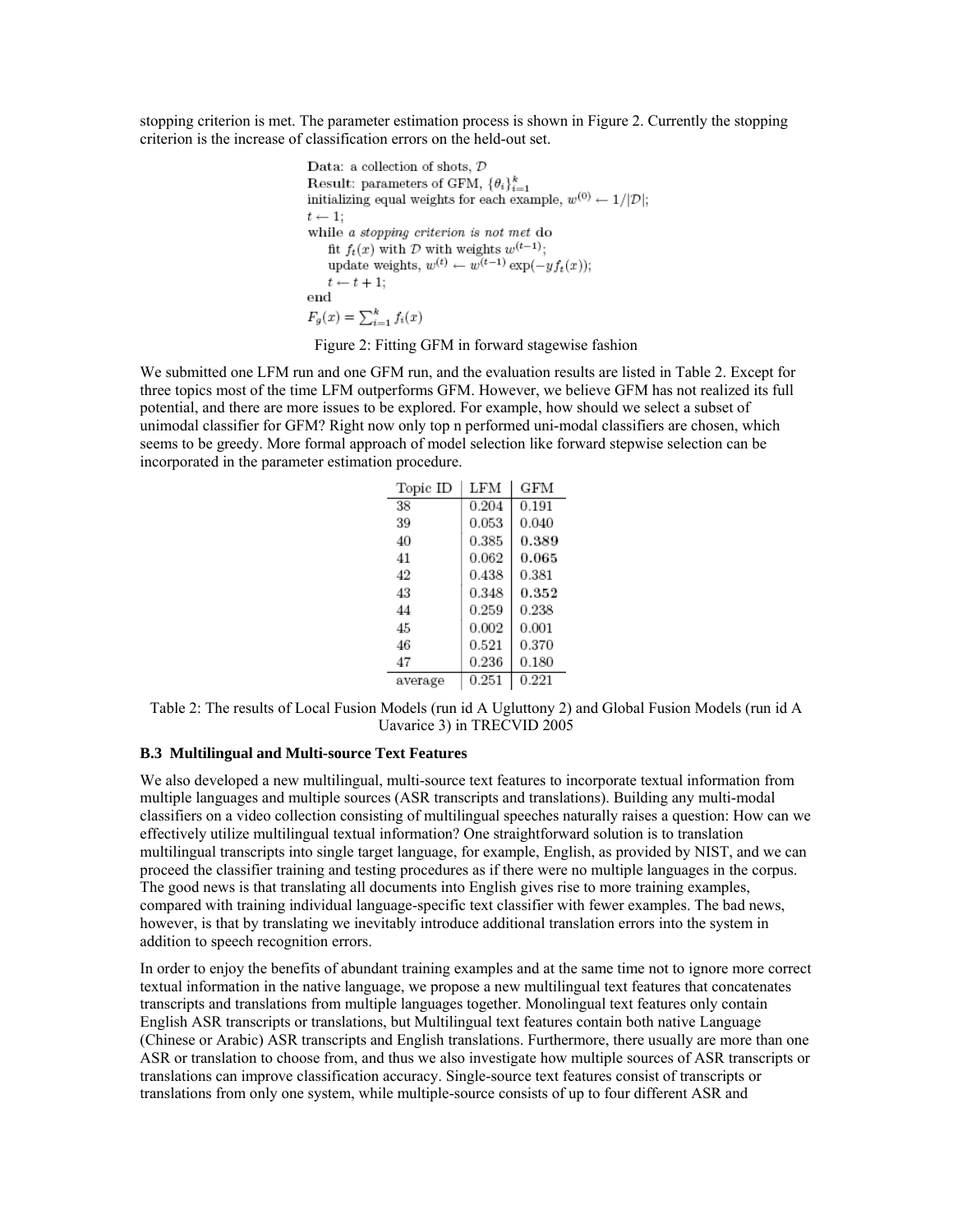translation systems. We summarize in Table 3 available ASR and translation resources when we construct multilingual text features.

| Native Language   ASR |                                     | Translation |
|-----------------------|-------------------------------------|-------------|
| English               | NIST, MSASR, Sphinx3<br>NIST, MSASR |             |
| Chinese               |                                     | NIST. ISL   |
| Arabic                | NIST                                | <b>NIST</b> |

Table 3: Language resources for building multilingual text features: NIST is official TRECVID data, MSASR is ASR based on Microsoft Speech SDK, Sphinx3 is ASR from CMU Sphinx Group, and ISL translation is provided by the CMU Interactive Systems Lab statistical translation module [13].

The multilingual, multi-source text features have been shown more effective than monolingual text features, especially when combining with other image features to build multi-modal classifiers. Our new multilingual, multi-source text features partially explain the success of our submission for Sports in highlevel feature extraction task, which performs the best among all submission in TRECVID 2005, as shown in Table 4. It can clearly seen that multilingual text features are remarkably more effective than English-only text features. Furthermore, multiple sources provide complementary information and further boost the performance. Therefore we conclude that the translation quality so far is not accurate enough to entitle us to complete drop native text, at least in broadcast news domain, and simultaneously exploiting native and translated text significantly improves classification performance.

| Languages         | Sources        | Average Precision | Improvement |
|-------------------|----------------|-------------------|-------------|
| Multilingual*     | Multiple       | 0.521             | $+34.0\%$   |
| Multilingual      | Single         | 0.449             | $+15.6\%$   |
| Monolingual       | Multiple       | 0.413             | $+6\%$      |
| Monolingual       | Single         | 0.389             |             |
| Best Non-CMU      |                | 0.446             |             |
| TRECVID'05 Median | $\overline{a}$ | 0.231             |             |

Table 4: Results of detecting Sports shots with various multilingual text features combining with the same color feature in TRECVID 2005 (\* was submitted as run id A Ugluttony 2)

#### **B.4 Common Relationship Finding**

In the runid "pride", we tried a classification method that predicts a video shot V as class C, if class C is the one common to the regions similar to those of the keyframe of shot V. In particular, regions are extracted from the shot keyframes and a graph-based method was designed to establish the relationship between regions, keyframes, and class labels. This is an alternative to other classifiers such as SVM, providing an opportunity of improved performance by classifier combination. It did not perform as hoped.

## *C. TASK: Automatic and Manual Search*

In this year, all of our automatic and manual retrieval submissions are built on a relevance-based probabilistic retrieval model, which aims at combining diverse knowledge sources from different retrieval components and semantic concept outputs. This model translated the retrieval task into a supervised learning problem with the parameters learned discriminatively. Rather than treating retrieval as a classification problem, we used an algorithm called "ranking logistic regression" by accounting for the order information between training data, so that the optimization is closely associated with the retrieval performance criteria.

### **Person X queries**

The seven queries for finding a named person (i.e., topic 149-154) were processed using specialized algorithms in some of our automatic/manual submissions, since such queries may require different features and consequently different strategies of combining them. The major features used include:

• Text retrieval score: This is the IR score between each query and original or translated transcript associated with each video shot. The score is propagated to the neighboring shots with a certain decay curve. To overcome the errors in the translated transcript, each query is also translated into Chinese and Arabic by machine translation technique and directly matched with the original transcript of foreign news, with the similarity score incorporated into the overall IR score. In automatic search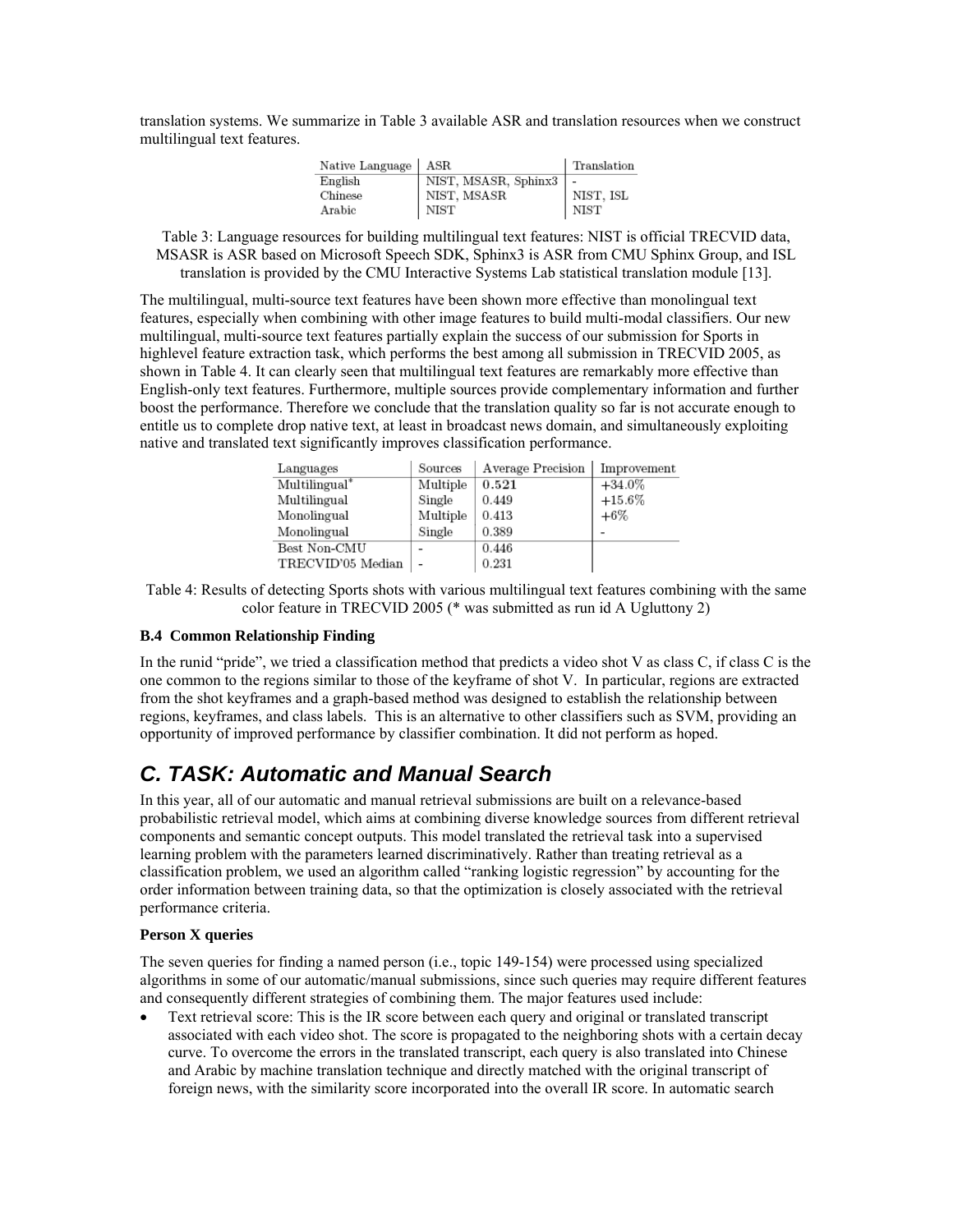submissions, we use the original queries, while in the manual search submissions we use the manually expanded queries.

- Face similarity: A face model is built for each person using the truth (i.e., shots containing this person) collected from the development set within 15 minute. This model computes a score for each shot to indicate how likely the faces in the shot (if any) belong to the intended person. This feature is only legitimate in the manual search since it requires manual labeling efforts.
- Face detection: Schneiderman's face detector is used to detect the faces from the video frames with a confidence score for each detected face. We compute a binary score for each shot, where is 1 when the shot has at least one face with confidence over a predefined threshold, and 0 otherwise.
- Graphics filter: A binary score indicates whether each shot is a graphical shot (e.g., animation, sketch, shot with artificial background) or not, obtained from a graphic shot detector. Graphical shots are rarely the relevant shots of person X queries and this feature is useful to filter them out.
- Anchor filter: A binary score indicates whether each shot is an anchor shot or not, obtained from an anchor detector.

Unlike static media such as still images, video is a continuous media that consists of a temporal dimension. For example, a person who appears in one shot is very likely to appear again in adjacent shots; a person mentioned by the anchor is likely to appear in the next a few shots after the anchor shot, etc. To explore such temporal information, we adopted a simple "stacking" method which predicts the relevance of a shot (w.r.t. containing a specific person) based on the features of not only this shot but also the neighboring shots in a window. The window size is experimentally determined to be 3, which means the features from the previous shots, the current shot, and the next shot are combined.

#### **Relevance-based Probabilistic Retrieval Model**

In this section, we proposed using a basic relevance-based probabilistic retrieval model as a principled framework to combine diverse knowledge sources in multimedia retrieval. In the canonical world of the text-based retrieval, relevance-based probabilistic models rank documents by sorting the conditional probability that each document would be judged relevant to the given query, i.e., **P(y=1|D, Q)**. The underlying principle using probabilistic models for information retrieval is called *Principal Ranking Principle* that suggests sorting the documents **D** by the log-odds of the relevance given their presences. There exist a number of models to estimate the log-odd **O(y|D,Q)** in the literature and most of them have a root from the *Binary Independence Model*(BIM). Inspired by BIM, we can model the video retrieval problem in the following form,

$$
P(Y = 1 | D, Q) = \sigma\left(\sum_{i=0}^{N} \lambda_{i} P(S_{i} | D, Q)\right) = \left(1 + \exp\left(-\sum_{i=0}^{N} \lambda_{i} P(S_{i} | D, Q)\right)\right)^{-1}
$$

where  $\sigma(x) = (1 + e^{-x})^{-1}$  is the logistic function and  $\lambda_i$  is the combination parameters for the outputs from different knowledge sources *P(Si|D,Q)*.

With all the outputs of video descriptors available, the following step in the probabilistic retrieval model is to estimate the corresponding combination parameters  $\lambda_i$ . After taking multiple factors into account in the context of the multimedia retrieval, we decided to adopt discriminative models to estimate the parameters which can directly model the classification boundary and benefit from requiring less model assumptions.

However, there are some issues if we directly cast the retrieval task into a binary classification problem such as logistic regression. For instance, in the retrieval scenario the number of positive data is much smaller than the negative data. More importantly, the optimization criterion of classification has no relationship to the retrieval performance measure, namely, the average precision. This might lead to some weird effects on the learned weights. Therefore, we proposed a new approach called "ranking logistic regression" by taking the ranking information into account. Rather than trying to classify the positive and negative examples, it shifts the focus in an attempt to maximize the gaps between each pair of positive and negative examples. Note that this is different from the margin maximization in the max-margin classifier which only considers the examples near the classification boundary. Formally, the model can be written as,

$$
\max_{\lambda} \sum_{q \in \mathcal{Q}} \sum_{d_1 \in D^+} \sum_{d_2 \in D^-} \log \sigma \bigg( \sum_{i=0}^N \lambda_i \Big[ \big\vert P\big(S_i \,\vert\, d_1, q\big) - P\big(S_i \,\vert\, d_2, q\big) \Big] \bigg)
$$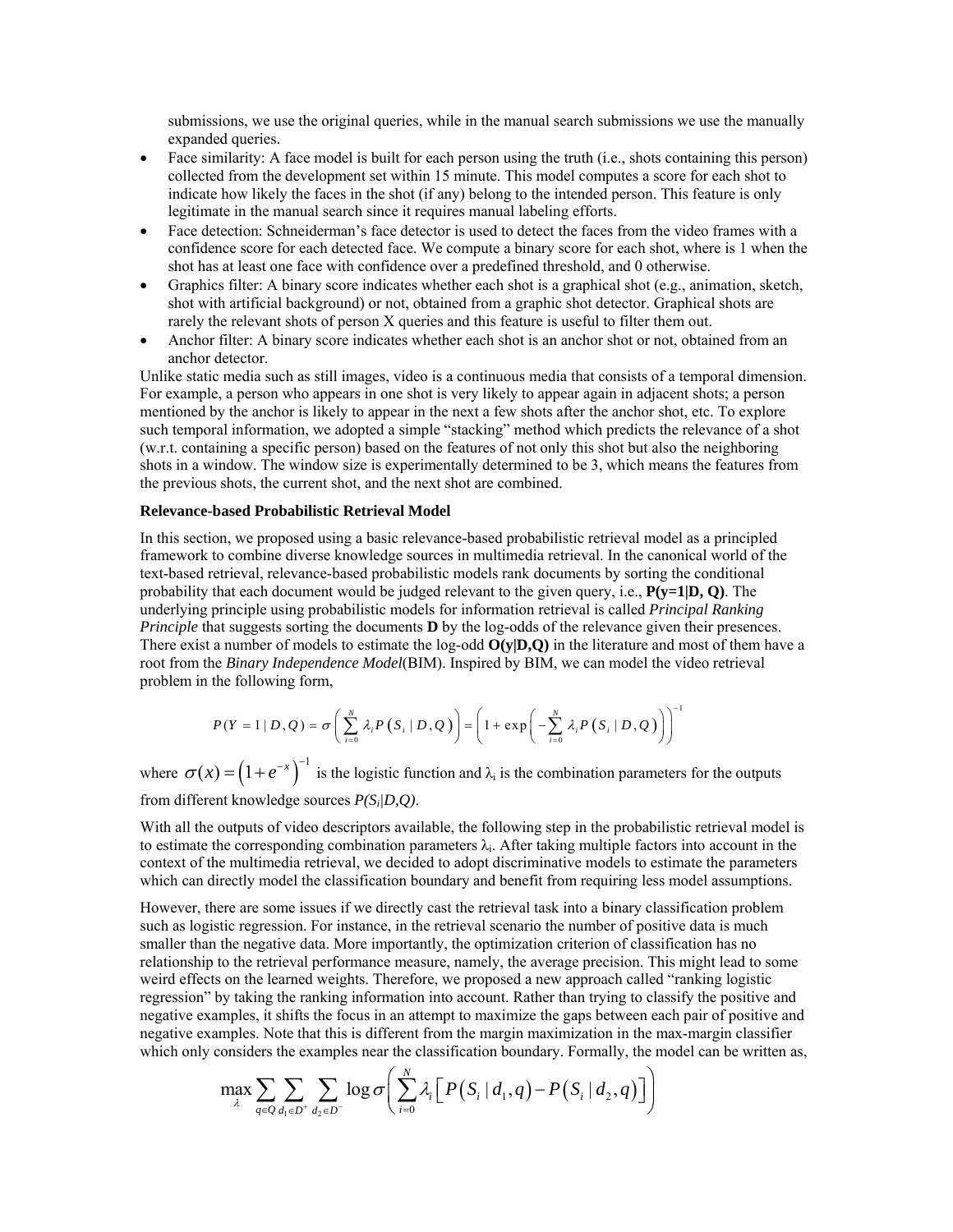where  $D_{+}$  and  $D_{-}$  are the collections of positive/negative documents. It can be proven that the minimization of the disorder in the examples provides a lower bound of the average precision measure. However, optimizing above loss function in a brutal force manner could be computational expensive in our case. For instance, the association between 100 positive and 900 negative examples results in an explosive 90,000 training pairs. Fortunately, we have come up with an approximation with above loss function in form of

$$
\max_{\lambda} \sum_{q \in Q} \sum_{d \in D} w_d \log \sigma \bigg( \sum_{i=0}^N \lambda_i \big( P\big(S_i \mid d, q\big) - a_i \big) \bigg)
$$

where  $w_d$  is the additional weights as ratio between the number of positive/negative data,  $a_i$  is a shift factor. It can be proved that this approximation is tight and the optimization complexity is the same as the logistic regression. Therefore, all of the following retrieval models will be built upon the approximated version of "ranking logistic regression".

#### **Query Analysis**

,

,

In the previous section, we considered a relevance-based probabilistic retrieval model for knowledge combination in multimedia retrieval, but a lot of previous work showed that simply adopting a queryindependent knowledge combination strategy is not flexible enough to handle the variations in users' information needs. It is desired to develop more advanced methods to incorporate the factor of query information into the probabilistic retrieval model. To achieve this, we proceed by making the following assumptions on the query space, 1) The entire query space can be described by a finite number of mixtures, where the queries from each mixture have the similar characteristics and share the same combination function; 2) Query descriptions can be used to indicate which mixture the query belongs to.

The simplest approach is to follow our previous idea which defines the query types using the human prior knowledge. Formally, the retrieval model can be represented as,

$$
P(y_+ | D, Q) = \sum_{k=1}^K P(z_k | Q) \cdot \sigma\left(\sum_{i=0}^N \lambda_{ki} P(S_i | D, Q)\right)
$$

where  $z_k$  is the variables indicating the defined query types. There is one and only one  $z_k$  set to 1 while the other set to 0. Similar to the setting of last year, we assigned each query to each defined five different types, **Named person:** queries for finding a named person, possibly with certain actions

**Named object:** queries for a specific object with a unique name or an object with consistent visual appearance.

**General object:** queries for a general category of objects instead of a specific one among them **Sports:** queries related to sport events

**Scene:** queries depicting a scene with multiple types of objects in certain spatial relationships The query type classification method can be found in our previous work. After each query is associated with a single query type, the parameters can be estimated similarly as described in last section except the training data are restricted in each specific query type.

The query type based model has been demonstrated to be successful in several recent work. However, there is some query information that cannot be captured the query-type representation. For example, the query "finding the maps of Baghdad" has strong hints to suggest incorporating the output from semantic concept "maps". More examples are shown in the following table. However, the limited number of query types cannot easily take this information into account. Therefore, we rely on an additional step to further refine the combination weights, i.e., when we find there is direct match between query descriptions and the semantic concepts, the corresponding concepts will be associated with a positive weight. In our current implementation, the concept weights are set to be equal to the weight of text retrieval. In some runs, we also have specific processing for the Person X queries, described elsewhere.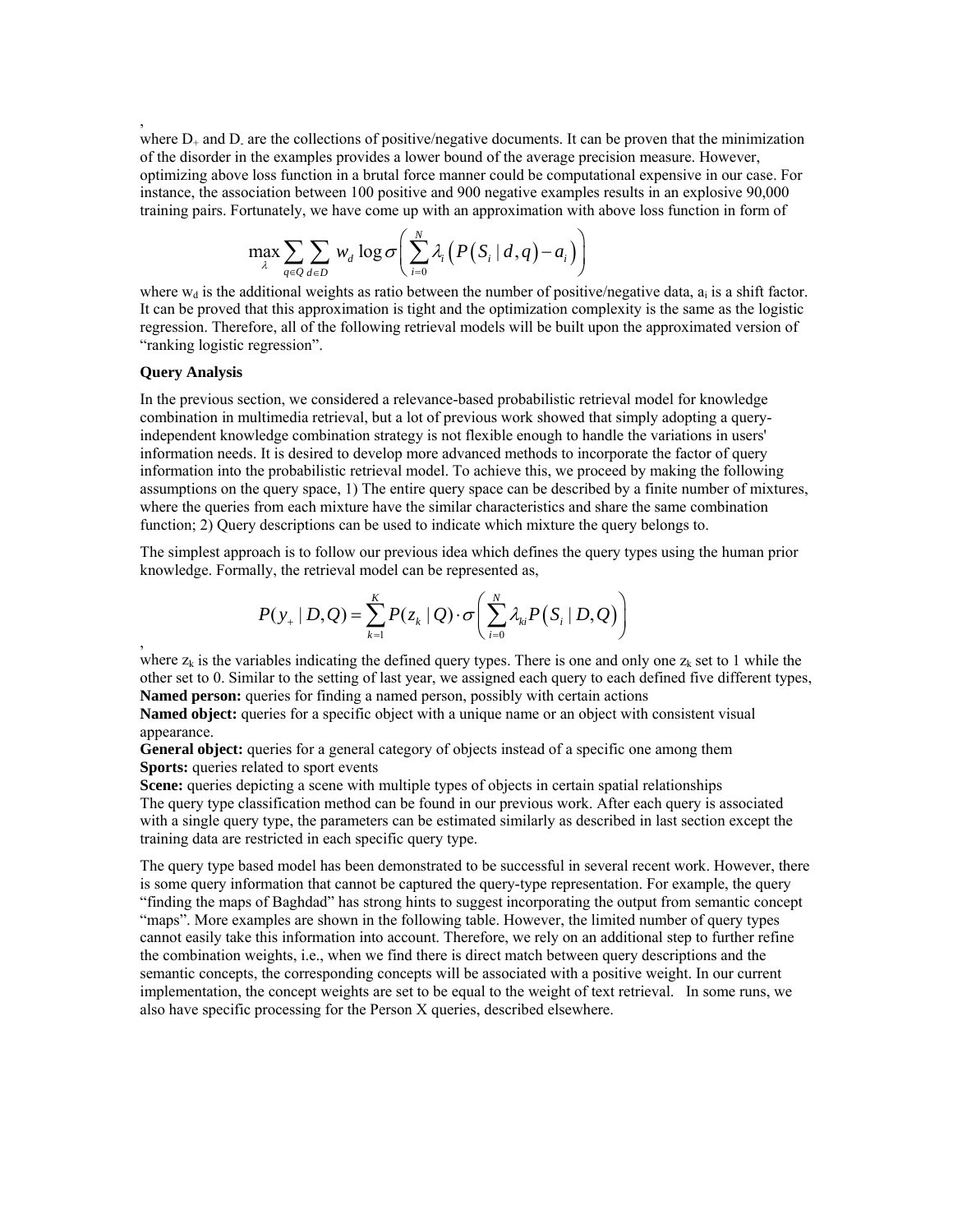| TRECVID'05 Queries                       | <b>Semantic Features</b> |
|------------------------------------------|--------------------------|
| Find the <i>maps</i> of Baghdad          | maps                     |
| Find one/more cars on the road           | cars, roads              |
| Find a <i>meeting</i> with a large table | meeting                  |
| Find one/more ships and boats            | ship_and_boat            |

**Table 1 Examples of TREC'05 queries and corresponding semantic concepts** 

#### **Context analysis**

The query analysis approaches offer a useful way to incorporate the factor of query information into the knowledge source combination. However, the ability of query analysis is usually limited to the number of query mixtures and the availability of training data. Fortunately, it is possible to further augment the retrieval performance by specifically adapting the combination parameters on a per query basis. To automatically infer additional query-specific concepts, one idea to refine the combination function is to analyze the contexts in the initial retrieved results provided by query analysis. To achieve this, we apply a new approach which jointly optimizes the log-likelihood function assuming both document relevance and combination parameters for query-specific knowledge sources are unknown. In some sense, we are assuming the initial knowledge sources and the additional unknown sources are producing the consistent outputs and matched with the same document relevance variable. So the document relevance is actually serving as a proxy to capture the links between various knowledge sources. Formally, we can rewrite the retrieval model as follows,

$$
\max_{y,\nu} P(\nu \mid Q) \cdot \prod_{j=1}^{M_D} \sigma \bigg( \sum_{i=0}^N y_i \lambda_i P(S_i \mid D_j, Q) + \sum_{l=1}^M y_j \nu_l P(S_l^* \mid D_j, Q) \bigg)
$$

where  $Y_i$  is the document relevance for j<sup>th</sup> documents,  $v_i$  is the weights for l<sup>th</sup> knowledge source outputs, P(v) is the prior probability of v and  $\lambda_i$  is the initial combination weights learned from query analysis. Therefore our task is to find the optimal setting of (y, υ) by maximizing the objective function in the above equation. The optimization step can be carried out by iteratively optimizing the label Y and weight υ. Note that this can be viewed as a semi-supervised learning problem in the feature space where a fraction of the feature weights are already available but most of them are still unknown.

#### **Experiments**

In this year's submission, we have incorporated 14 frequently-used semantic concepts in the query analysis stage, i.e., Face, Anchor, Commercial, Studio, Graphics, Weather, Sports, Outdoor, Person, Crowd, Road, Car, Building and Motion. For some specific queries, we also incorporate the outputs from a pool of 50 semantic concepts once we found any direct match with the concept name and query description. The semantic concept detection methods have been described before.

Besides those concepts, we also generated 5 types of retrieval components, i.e., text retrieval, color/texture/edge-based retrieval and Person-X retrieval. For the manual runs, we expand each query with keywords that are manually chosen within 15 minutes by examining the development set (to see which keyword can find the relevant shots) using *Informedia* Client. The reformulated queries are listed in Appendix I. For automatic runs, we striped the common head (e.g., "Find shots of") off the original queries and extracted the noun phrases to form the query keywords. Also note that by the "text" we used is the combination of automatic speech recognition and VOCR. For each query, we also designed Chinese and Arabic query keywords corresponding to the original English queries to leverage the Chinese/Arabic corpus in our system. We retrieved up to 1000 shots in the text retrieval system. Our image features are similar to last year. The L1 distance and harmonium mean combination are used in the image retrieval system.

The query-type based weights are learned using two different set of users' relevance judgments. One of them is collected on 40 manually deigned queries on the TREC'04 development data (QC04), and the other is collected on the officially provided 25 queries on the TREC'05 development data (QC05). We only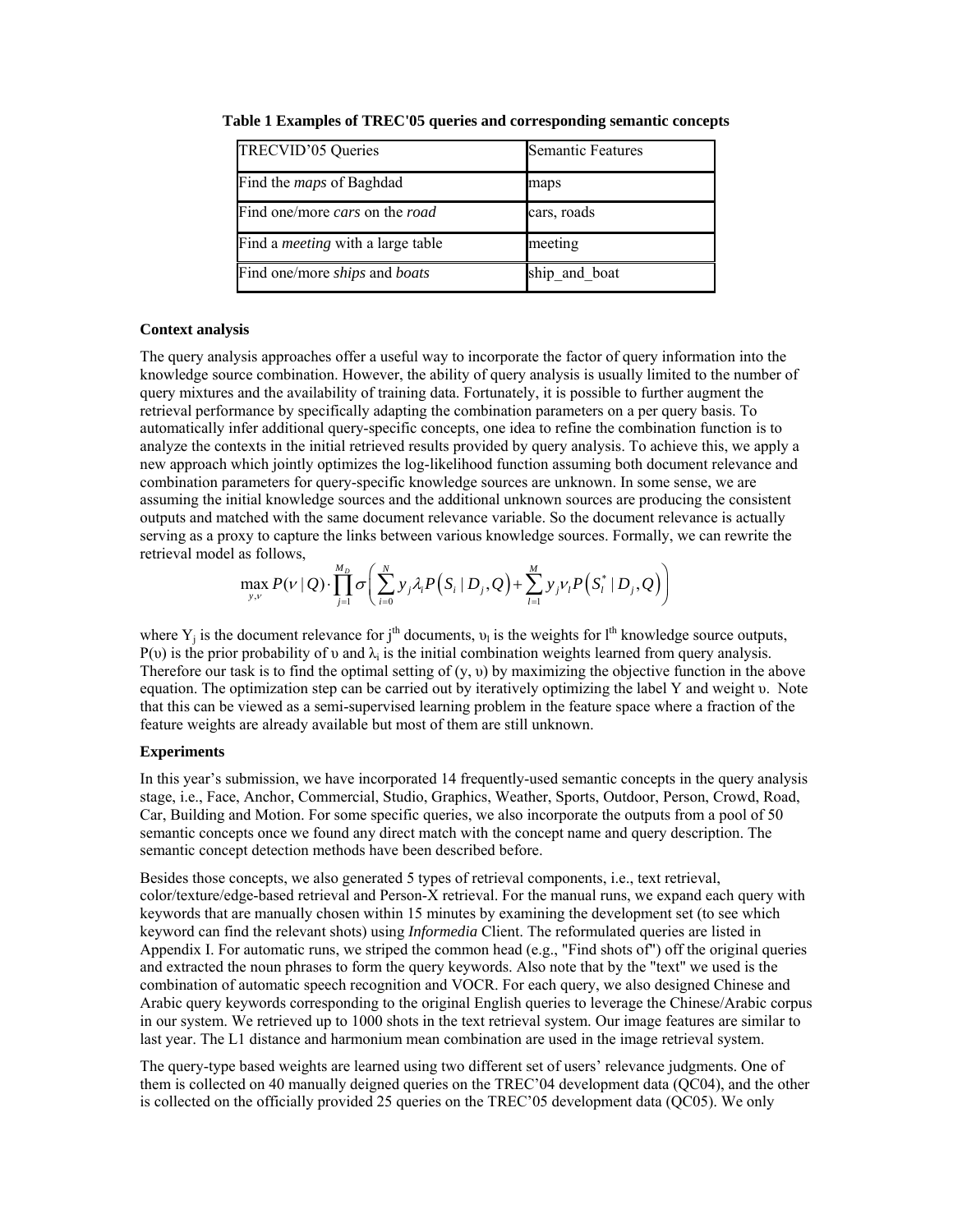apply QC04 in the automatic retrieval runs and both QC04/QC05 in the manual runs. Moreover, we partitioned the TREC'05 queries into 7 person queries, 5 specific object queries, 3 general object queries, 3 sports queries and 6 others queries.

**Table 2** reports the performance comparison of different automatic/manual retrieval runs. The baseline is generated by text retrieval only on the English ASR/MT output provided by NIST. For other submissions we include the ASR outputs from Microsoft and ISL speech recognition results (both the Chinese/Arabic outputs and their machine translated outputs in English). As we can observed, introducing additional Chinese/Arabic keywords can improve overall average precision around 1-2%. This improvement mainly stems from the higher recall rate. As we take a closer look, the benefit of using more keywords mainly lies in the people queries and the specific object queries, because of the reliability of text retrieval techniques in these two query types.

The manual runs with text retrieval on expanded keywords achieved noticeably better results than the automatic runs based on original keywords, as shows the effectiveness of manual keyword expansion. But in contrast, the automatic query expansion by pseudo-relevance feedback (*Auto.E\_PRF.QC04U*) from corpus degrades the average precision a little bit. It suggests the difficulty of designing a robust automatic query expansion method.

Another major performance improvement factor comes from the combination of the text retrieval results and other knowledge sources in a query-type dependent way. For example, for the manual runs with English keywords (*Manu.E*), using QC04 combination produces 4.2% higher average precision and updating queries with direct matched concepts provides 2% more. The similar performance between combination weights QC05 and the weight QC04 indicates the robustness of learning the query-type combination weights, even when the underlying corpuses are different. The query-class combination method mainly benefits person and sports queries. In comparison, the specific object and "others" queries typically enjoys the introduction of further query updating.

The last performance improvement factor is the context analysis step. As we can see, the runs with the highest average precision used the context analysis as the final step. This step boosts the AP both on the "specific object" and "sports" queries by automatically introducing more semantic concepts into the combination functions which is not present in the query description, such as the outdoor classifier in "tennis" queries.

#### **Results for Person X queries**

Two manual runs and one automatic run submitted to TRECVID 2005 from CMU contain the results of the above methods for the 6 person X queries (i.e., topic 149 to topic 154). Note that topic 159 is not considered as a person X query since it requires certain actions (entering or leaving a vehicle) captured by the shot. The differences between the automatic and manual runs include the use of manually expanded queries and the face similarity features, which are not possible without human intervention. Figure 3 shows the mean average precision (MAP) of all the manual submissions to TRECVID 2005 on the 6 person-X queries, where our person X method is the best performer. The variant with temporally stacked features from neighboring shots, however, performs even worse than the one without stacking. Looking into the precision on each query, we found the stacking method is worse than the non-stacking method except only one query, which suggests that this simple way of exploiting temporal information is not very effective. But it is clear by comparison between our own methods that face similarity and manual query expansion is critical to the performance of person X queries.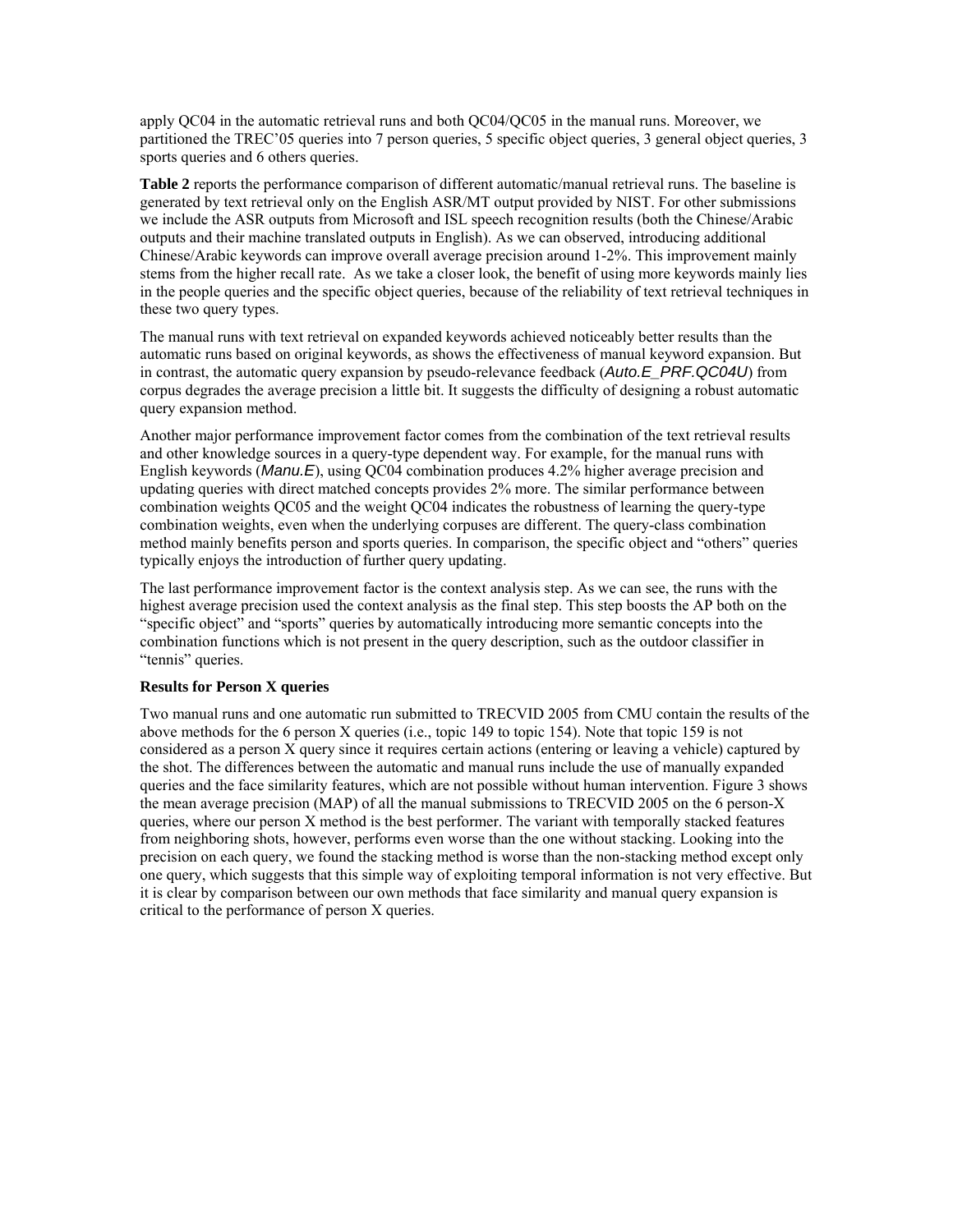

Figure 3: Performance of manual submissions on 6 person-X queries

Table 2 The overall performance of different submissions and its breakdown on five query types. MAP is mean average precision, Prec30 is the precision at 30 shots, Rec1000 is the recall at 1000 shots. In the submission descriptions, Auto/Manu means automatic/manual runs. The second fields indicates the query keywords we used, where E is English, C is Chinese, A is Arabic. Therefore, ECA means using English, Chinese, Arabic query keyword together. PRF stands for pseudo-relevance feedback from corpus by adding 5 keywords per query. The third field shows the setting of combination weights. QC0x indicates the training data we used for query analysis. If followed by U, we have explicitly updated the weights with direct matched concepts. If followed by CA, we applied an additional context analysis step after query analysis.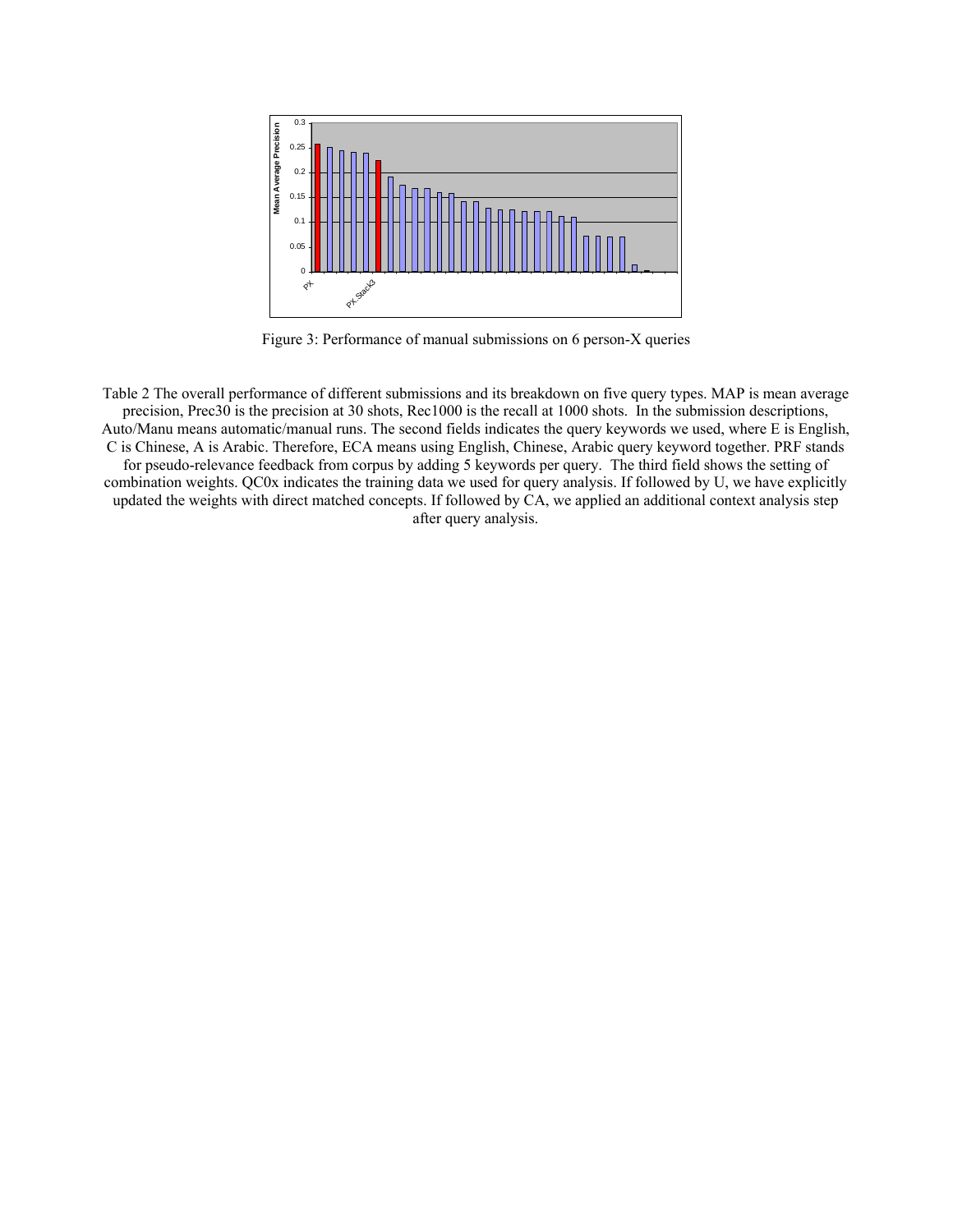| Description of retrieval | Overall    |        |         | Person     | Specific<br>Object | General<br>Object | <b>Sports</b> | Others     |
|--------------------------|------------|--------|---------|------------|--------------------|-------------------|---------------|------------|
| runs                     | <b>MAP</b> | Prec30 | Rec1000 | <b>MAP</b> | <b>MAP</b>         | <b>MAP</b>        | <b>MAP</b>    | <b>MAP</b> |
| Auto.Baseline            | 0.055      | 0.169  | 0.243   | 0.110      | 0.044              | 0.009             | 0.075         | 0.013      |
| Auto.E                   | 0.062      | 0.178  | 0.315   | 0.123      | 0.056              | 0.015             | 0.069         | 0.016      |
| Auto.E.QC04              | 0.098      | 0.285  | 0.376   | 0.162      | 0.063              | 0.023             | 0.233         | 0.021      |
| Auto.E.QC04U             | 0.115      | 0.315  | 0.388   | 0.159      | 0.088              | 0.035             | 0.294         | 0.035      |
| Auto.E PRF.QC04U         | 0.108      | 0.301  | 0.388   | 0.133      | 0.091              | 0.035             | 0.296         | 0.035      |
| Auto.EC                  | 0.073      | 0.206  | 0.339   | 0.141      | 0.075              | 0.017             | 0.077         | 0.018      |
| Auto.EC.QC04U            | 0.120      | 0.328  | 0.390   | 0.173      | 0.091              | 0.038             | 0.289         | 0.037      |
| Auto.ECA                 | 0.071      | 0.203  | 0.352   | 0.138      | 0.071              | 0.012             | 0.089         | 0.016      |
| Auto.ECA.QC04U           | 0.117      | 0.303  | 0.394   | 0.165      | 0.081              | 0.034             | 0.312         | 0.035      |
|                          |            |        |         |            |                    |                   |               |            |
| Manu.Baseline            | 0.078      | 0.236  | 0.265   | 0.152      | 0.056              | 0.008             | 0.128         | 0.018      |
| Manu.E                   | 0.095      | 0.225  | 0.361   | 0.170      | 0.085              | 0.012             | 0.171         | 0.020      |
| Manu.E.QC04              | 0.137      | 0.349  | 0.410   | 0.219      | 0.096              | 0.020             | 0.357         | 0.025      |
| Manu.E.QC04U             | 0.157      | 0.440  | 0.420   | 0.214      | 0.122              | 0.049             | 0.398         | 0.052      |
| Manu.E.QC04CA            | 0.165      | 0.440  | 0.415   | 0.213      | 0.123              | 0.049             | 0.474         | 0.048      |
| Manu.E.QC05U             | 0.158      | 0.428  | 0.411   | 0.208      | 0.114              | 0.038             | 0.457         | 0.046      |
| Manu.EC                  | 0.105      | 0.254  | 0.384   | 0.186      | 0.089              | 0.028             | 0.176         | 0.025      |
| Manu.EC.QC04U            | 0.161      | 0.446  | 0.426   | 0.218      | 0.120              | 0.067             | 0.400         | 0.057      |
| Manu.EC.QC04CA           | 0.169      | 0.463  | 0.421   | 0.212      | 0.125              | 0.067             | 0.476         | 0.053      |
| Manu.ECA                 | 0.093      | 0.231  | 0.396   | 0.164      | 0.082              | 0.024             | 0.162         | 0.019      |
| Manu.ECA.QC04U           | 0.152      | 0.438  | 0.431   | 0.199      | 0.116              | 0.055             | 0.392         | 0.055      |
| Manu.ECA.QC04CA          | 0.159      | 0.443  | 0.421   | 0.192      | 0.121              | 0.054             | 0.461         | 0.052      |
| Manu.ECA.QC05U           | 0.153      | 0.426  | 0.425   | 0.190      | 0.107              | 0.052             | 0.449         | 0.051      |

Table 3 Mean average precision of person-X specific retrieval algorithms and two baselines from above (A.ECA.QC04U and M.ECA.QC04U). Performance is averaged over 7 person X queries only.

| A.ECA.QC04U | A.Univ | A.Univ.S3 | M.ECA.QC04U | M.Univ | M.Univ.S3 | M.Indv | M.Indv.S3 |
|-------------|--------|-----------|-------------|--------|-----------|--------|-----------|
| 0.165       | 0.1404 | 0.1391    | 0.199       | 0.1956 | 0.1932    | 0.2041 | 0.1949    |

The NIST evaluated runs are Run 6: Manu.EC.QC04CA+ (PersonX) M.Univ and Run 7: Manu.ECA.QC05U

## *D. TASK: Interactive Search*

**RunId: Snowboarding** Variable Speed 1 image Keyhole RSVP **MotoX** Manual browsing with resizing pages (MBRP) **Skiing** Variable Speed 2-image keyhole RSVP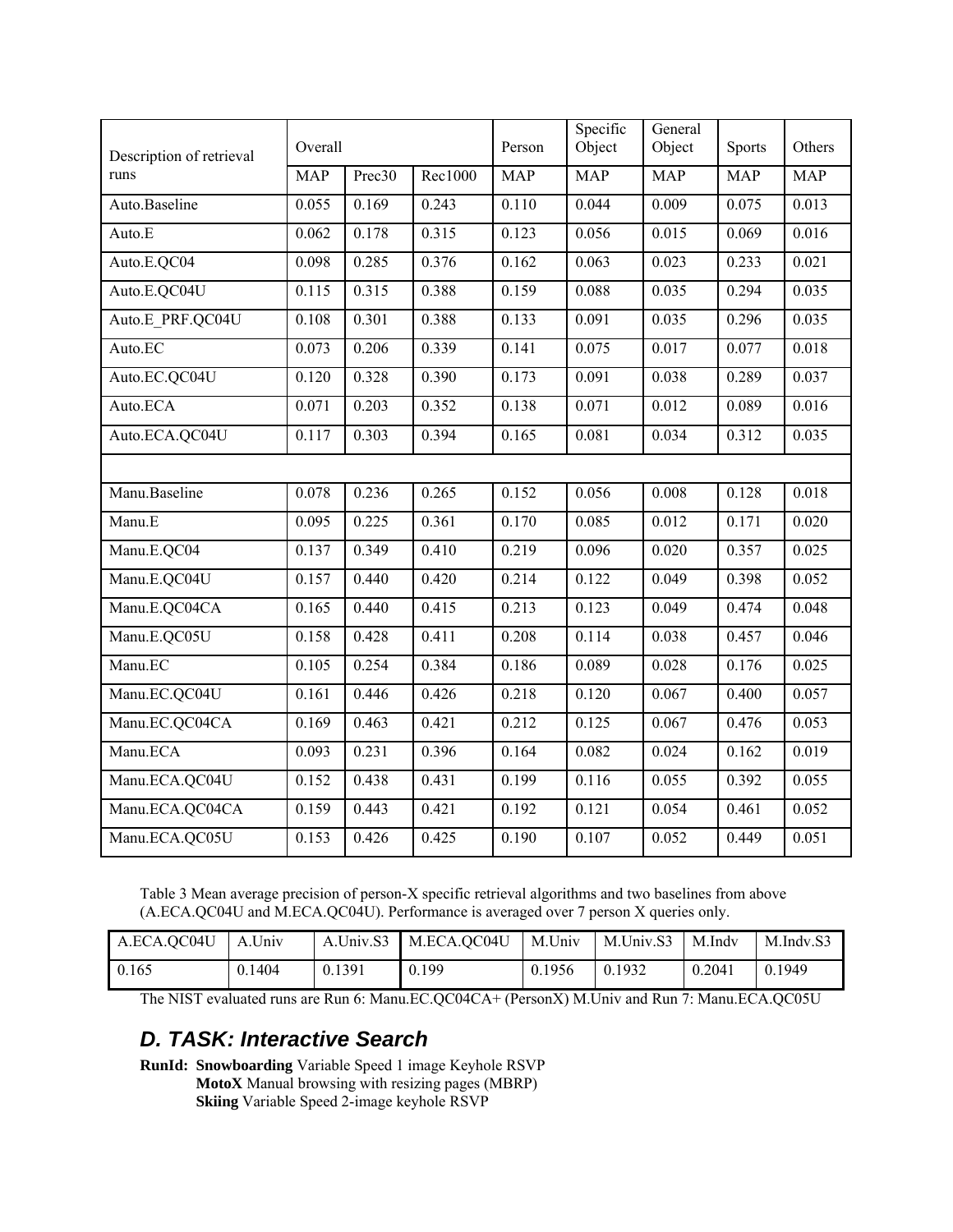**Snowmobile** Manual browsing with resizing pages (MBRP), temporal semantic clustering **Mon** Full Informedia Interface, expert user, mining user activity to suppress shots previously seen **Tue** Full Informedia Interface, novice user, mining user activity to suppress shots previously seen **Wed** Full Informedia Interface, novice user

**SupN1** Full Informedia Interface, novice user

**SubN2** Full Informedia Interface, novice user, mining user activity to suppress shots previously seen

Goals for the 2005 Informedia interactive search task work include:

- Charting the evolution of topics and corpora through the years and gauging novice versus expert performance by having the same expert user again perform the 2005 TRECVID search
- Leveraging from past successes in exploring new approaches.

The first point is covered by having one of the Informedia researchers again remain completely isolated from the TRECVID test set and topics until he performs the interactive search task, and then submit that run, as was done for 2002, 2003, and 2004.

We also wished to do the following interactive search task experiments, again with 24 novice users:

- Provide efficient, well communicated and understood access to image search, as easy and visible as the text search interface
- Provide easy access and browsing for prebuilt sets of best generic-concept shots, e.g., the "best roads"
- Provide easy access and browsing for prebuilt sets of best specific-people shots, where the top 100 named people from the development set were automatically derived and used to automatically generate 100 sets of best person X, e.g., "best Kofi Annan"

We did not have the time yet to gather the statistics and assess the significance of performance and satisfaction measure differences in this experiment with novices. It does appear that the interface redesign promoting best-set browsing and color-based search to the same level of accessibility and ease as text search did in fact increase the use of these other access mechanisms dramatically from prior years, decreasing the reliance on text search and broadening the number of tools actually employed by novice users. The interface is shown in Figure 4.



#### **Figure 4. 2005 Informedia TRECVID search interface, with text query (top left), image query (middle left), topic description (top middle), best-set browsing (middle), and collected answer set display (right) all equally accessible.**

With many of this year's topics and corpus, however, there was not enough opportunity or need for much interactive exploration. The user's choice of initial query strategy (best-set browsing, color-search, or text search) produced a rich enough set of candidate imagery that the remainder of the user's time was then spent filtering that one set rather than producing additional queries and filtering additional sets.

The goal to "leverage from past successes in exploring new approaches", led us to both investigate greater use of our person X classifiers as noted above, while also motivating an investigation into the use of our fully automated search runs which performed well in 2004. We succeeded with good recall for many of the topics with an automated set (no user in the loop), but the relevant shots were distributed throughout the top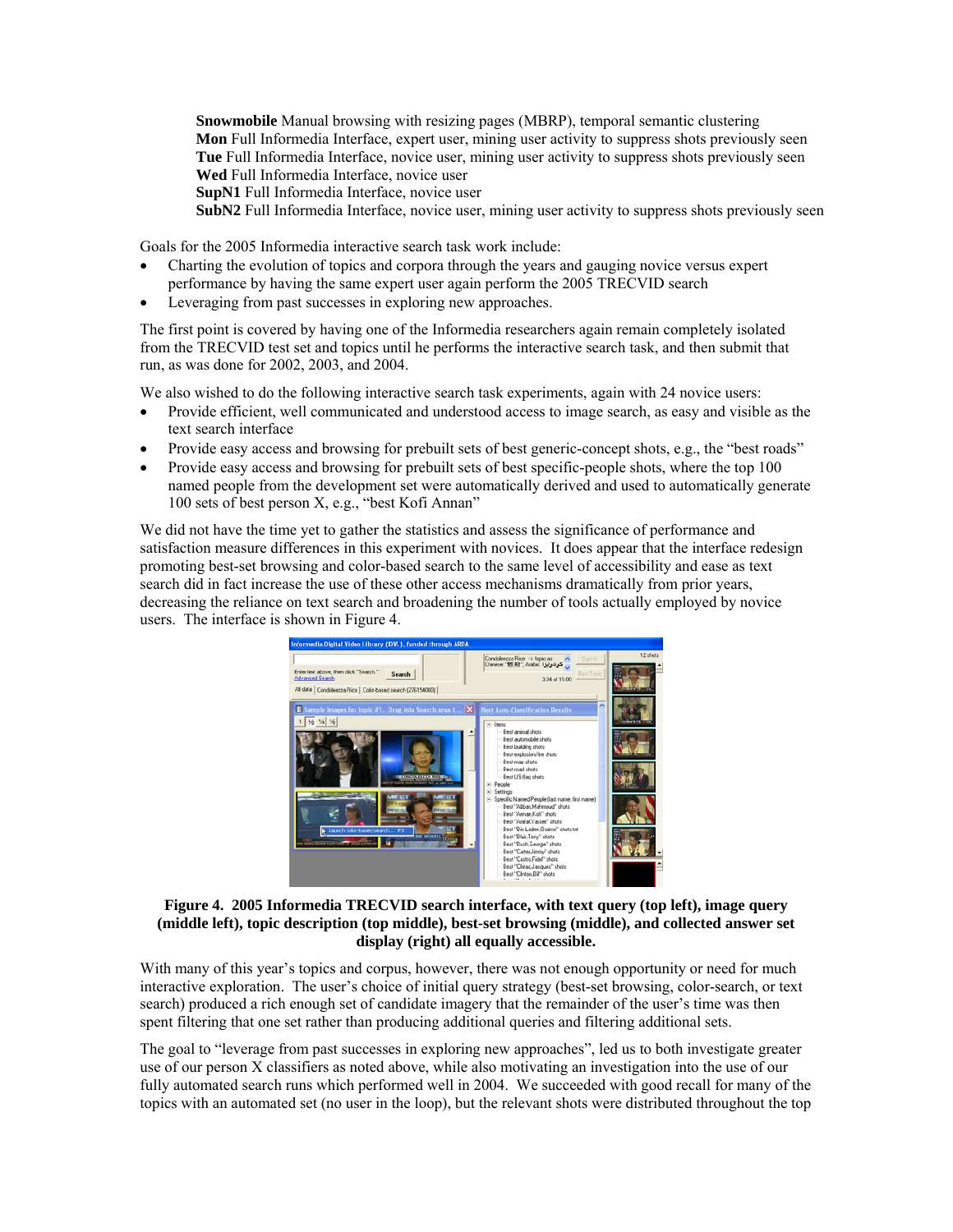3000 to 5000 slots in the ordered shot list, causing the average precision for the automated search run to lag well behind the average precision scores for the best interactive runs. By relying on an intelligent human user possessing excellent visual perception skills to compensate for comparatively low precision in automatically classifying the visual contents of video, a human user could filter the automated set and produce a set that retains most or all of the relevant shots from the automated set, but with much greater precision. We made use of Rapid Serial Visual Presentation (RSVP) to experiment with the trade-offs between serial and parallel presentation of thumbnail imagery to assess shot relevance for a given topic, based in part on prior work showing promise for the RSVP technique for image retrieval [10]. We named this approach extreme video retrieval (XVR).

#### **Machine Extremes in XVR**

The success of XVR relies heavily on the ability of automatic retrieval systems to recall more relevant at as lower depth as possible. To study the machine extremes of our automatic retrieval system we take a one automatic run with query classes and plot MAP over 24 TRECVID 2005 search topics at the depth k of shots, as shown in Figure 5.

The automatic run demonstrates respectable performance, achieving MAP of around 0.1 at the depth of 1000 shots commonly chosen in TRECVID. After depth of 1000 shots MAP reaches the plateau, mainly due to the severe penalty for ranking relevant shots low in the calculation of average precisions. However, with the optimal ranking function, the optimal curve becomes the recall at the depth k, and clearly our automatic retrieval systems have decent recall. For easy comparison we plot the best performance of all search submission in TRECVID 2005. The results are, in fact, very encouraging. If anyone can browse through top 2000 shots (merely 2.56% of TRECVID 2005 testing set) for each topic, she can achieve the best search performance in TRECVID 2005, not to mention much better performance if she can look deeper/faster!



Figure 5: The MAPs over 24 TRECVID 2005 search topics of one CMU automatic runs, best interactive run in TRECVID 2005, and a hypothetical run with an optimal re-ranking function.

#### **Human Extremes – RSVP**

Rapid Serial Visual Presentation (RSVP) is a technique of rapidly presenting a serial of images, and has been widely used in visualization and psychophysics experiments. The basic version of RSVP, known as the keyhole mode[2], presents a sequence of images in the same position of the screen, where the following image replace the previous one every n milliseconds, n is thus the interval between two images. Users can vary the presentation speed (adding or subtracting 100ms from n) with two keys A and Z. When a relevant image is shown on the screen users can press key J to mark the current images, plus previous 2 or 3 images because there is response between the relevant images presented and motor response. For those images marked due to response delay, a second correction phase is needed to go through all marked images and correct the judgments.

One subject completed all 24 TRECVID 2005 search topics and submitted one complete run, I A 2 MU.Snowboarding S. The participant practiced variable speed keyhole RSVP interface on TRECVID 2004 collection and topics. 24 topics were completed in three days in a row, with 4 topics in the morning session, and 4 topics in the afternoon session. Before each session one TRECVID 2004 topic was practiced to warm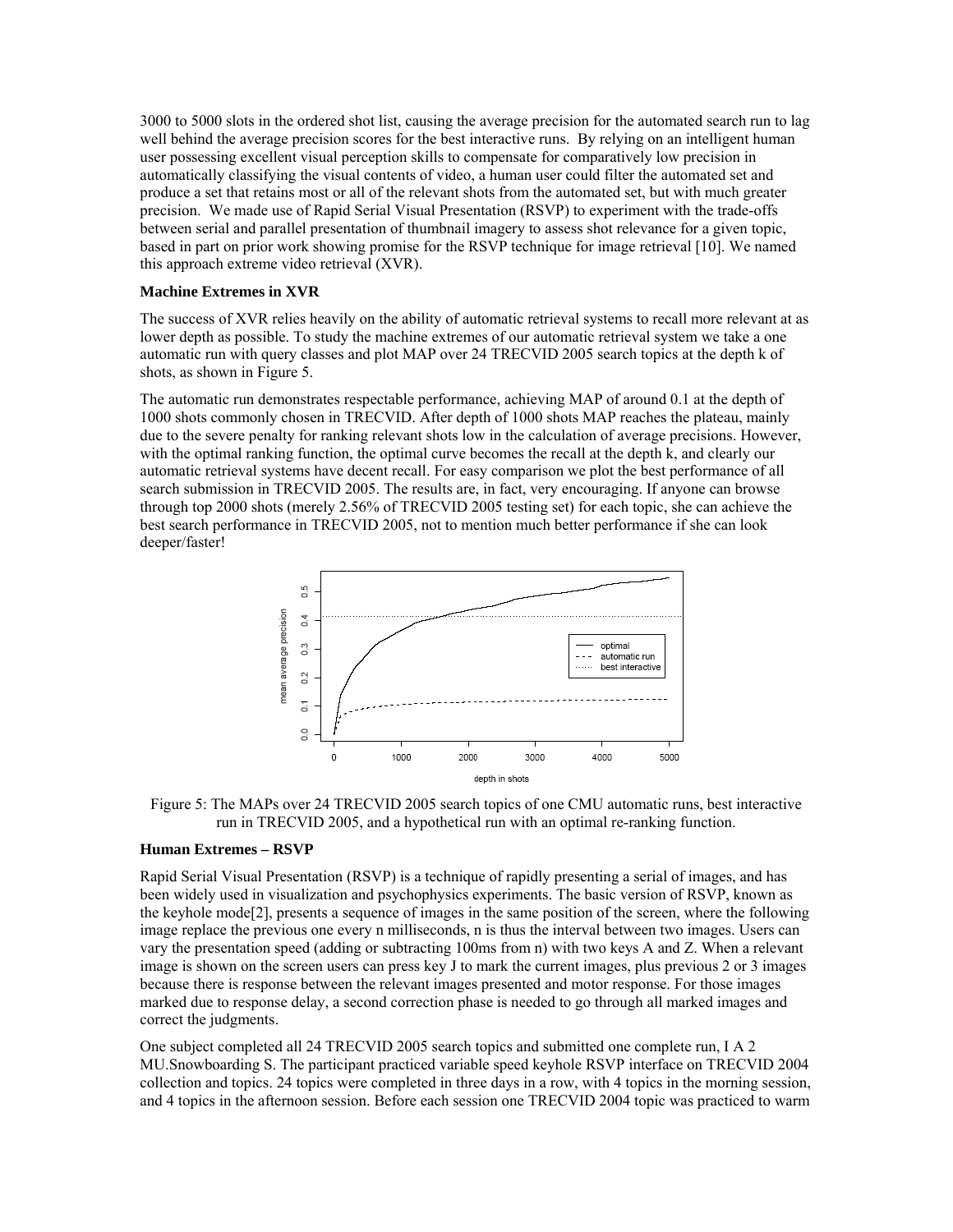up the participant. Based on the practices on TRECVID 2004 topics the participant can correct around 100 images per minute in the second phase, and thus the length of the correction phase was dynamically decided by the program based on the number of relevant shots already marked in the first phase. For example, if there are already 400 images marked in the first phase, RSVP program will stop at 11 minutes to make sure there is enough time for the participant to correct the judgments.

Keyhole RSVP is ranked 4th among all TRECVID 2005 interactive runs. While so far no existing video retrieval system has adopted RSVP as a user interface, we would argue that RSVP is a very suitable interface for XVR. First of all, RSVP is an interface specifically designed to present images rapidly, which exactly match the goal of pushing human extremes. Second, keyhole mode requires less cognitive resources to extract image content because no eye movements are required. Other sophisticated RSVP interfaces such as grid or collage demand eye movements and increase the risk of failing to keep up with the images not in the eye fixation. Third, RSVP automatically update the display area with next images in the sequence without manually paging, which save energy and attention from pressing extra keys for paging. Fourth, variable speed allows users to adjust the presentation speed. There are several reasons why we need variable speed RSVP instead of fixed speed version. If we take the first derivatives of the optimal curve in Figure 5 we will observe the rate of relevant images occurring in the sequence is not constant. There are more relevant shots in the top-rank shots than lower. Therefore, it makes sense to allow slower speed for the top-ranked shots to reduce the chance of missing relevant shots while faster speed for the lower-ranked shots. Besides, users may get tired after a period of time and need to rest by reducing presentation speed.

A second RSVP run (skiing) used a 2 image simultaneous display on each page. Each key press then marked both images on the current page, as well as the two images on the previous page as relevant, requiring four images to be verified in the validation/correction phase. Since there were more images to mark, subjects found themselves frequently not able to correct all images selected during the initial RSVP phase.

#### **Manual Browsing in XVR**

Manual Browsing with Resizing Pages (MBRP) is a strategy for interactive search, which achieved 40.7% mean average precision in TRECVID 2005 and was ranked No.2 among all the interactive submissions. Similar to RSVP, the basic idea of MBRP is to let human users to sequentially browse the computer-ranked results (shots) for each query and judge and label as many correct shots as possible within the 15 minutes. However, unlike the RSVP mode where a uniform page size (i.e., number of shots per page) is adopted throughout the whole search process, the underlying belief of MBRP is that adapting the page size according to the percentage of relevant shots (which is basically decreasing) is efficient. Specifically, at the beginning stage where the relevant shots are frequent, we prefer to use small page size since there are likely multiple relevant shots appearing in one page, which demands more attention (per shot) and key presses to label them. Later when the relevant shots become infrequent or rare, we increase the page size since there are unlikely multiple relevant shots even in a large page. The key of this method is to reduce the overhead of page turning by using the largest possible pages that avoid too many relevant shots in one page, which is not time-efficient to label given the limitation of human attention and the interaction tools (keyboard).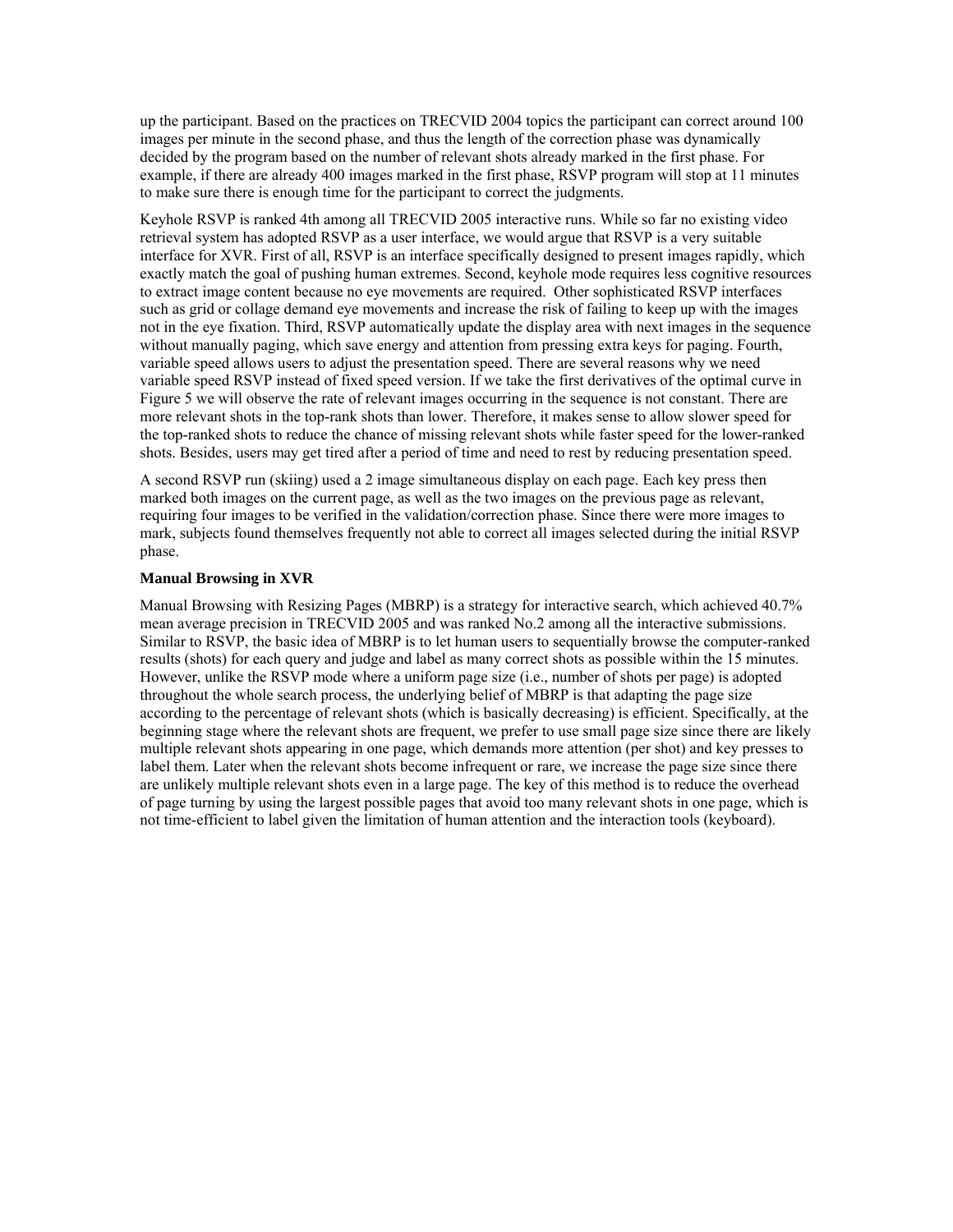

Figure 6: Manual browsing with different page layouts:  $1x2$  at the beginning,  $2x2$  in a later stage, and  $3x3$ for the rest of the shots. The green bounding boxes indicate the shots labeled as relevant, and the keyboard section below each page shows the keys for labeling the shots.

The other features of MBRP are detailed as below:

• Manual paging: Since the time a user spent on browsing each page depends on many factors including the page size, the visual complexity of the shots displayed, and the number of correct shots, this time can change dramatically across different pages. Moreover, the user also has the need to turn back to previous pages to correct erroneous labels. Compared with the automatic paging mechanism in the RSVP mode, it is considered more flexible to let the user turn pages using keyboard ("G" for next page, "F" for previous page).

Labeling by keyboard: The user labels the shots in each page using keyboard, which is much more efficient than mouse. Unlike the RSVP mode where a single key is used to label all the shots in that page, we use up to 16 keys (in a 4x4 layout on the keyboard) to label the shots in each page, with one key corresponding to each shot (thus, we can have at most 16 shots per page). Moreover, another key ("H") is used to label all the shots in the current page and automatically turn the page into the next.

• Page sizes: Although the user can resize the page to include an arbitrary number of shots per page and in any layout (e.g.,  $3x3$ ,  $2x5$ , etc), the recommended page layouts are  $1x2$ ,  $2x2$ , and  $3x3$  for two reasons. First, with enough practice, using keyboard with one hand to label any shots in a layout with up to 3x3 shots is quite convenient, but using it for more than 9 shots is basically unmanageable. Second, inspecting more than 9 shots per page is difficult and not necessarily time-efficient.

• Correction stage: As the user is asked to label as many shots as possible, errors are inevitable due to the limited time on inspecting each shot. To correct the errors, a one or two minutes (user's choice) session is given at the rear of the 15 minutes, in which the user can go through the shots he/she labeled as relevant to correct mistakes (however, missed relevant shots have no chance to be found). If the user is unsure about the relevance of a shot, he/she can also label it as "maybe". Intuitively, all the "maybe" shots will be ranked after those ranked as "relevant".

### **Experimental results for Manual Paging**

In the TRECVID 2005 submission using this method, 3 users shared the task by each handling 8 randomly chosen topics. The number of shots browsed within 15 minute (minus the 1-2 minutes for correction stage) changes significantly across different queries and is approx. 2000 in average. Typically, this number is high for queries that are easily identifiable visually, and vice versa. For example, for the query of "tennis", the user browses almost 5,000 shots in the required time.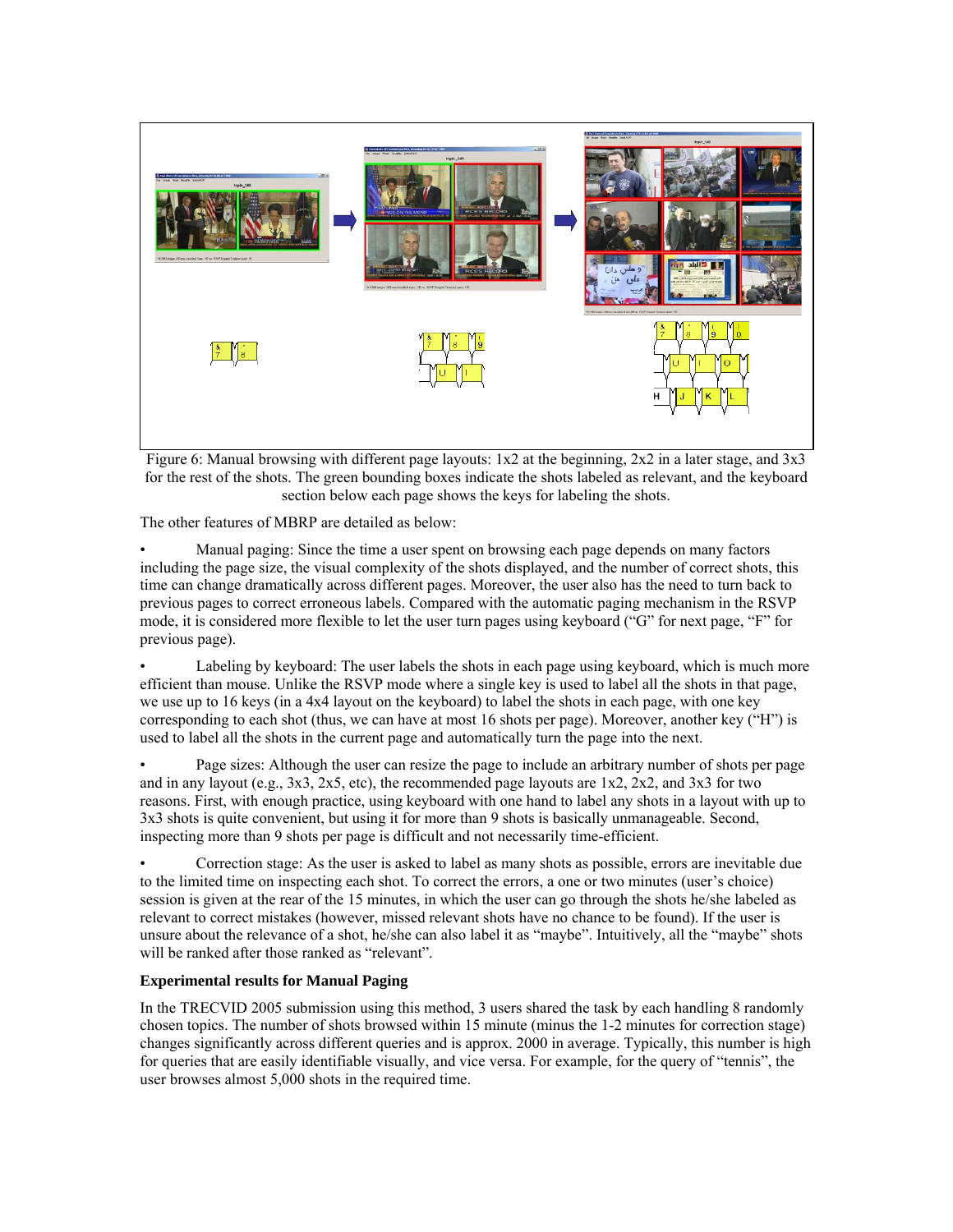

Figure 7: Average precision of four interactive search submissions on each of the 24 query topics.

The MBRP run achieved the mean average precision (MAP) of 0.408, which is ranked the second among totally 50 the interactive submissions and is only marginally behind the best run (MAP =  $0.414$ ). It outperformed the submission using Informedia client (InfClient for short) ( $MAP = 0.386$ ) and RSVP method (MAP =  $0.366$ ). Figure 7 shows the average precision of these 4 methods on the 24 query topics. Some interesting observations are made below:

There is a strong correlation between the MBRP and RSVP method, indicated by the large correlation coefficient 0.963 between the average precisions of the two methods. This means they are likely to perform well or poorly together, which is reasonable since both methods let user browse through the computerranked results.

In contrast, the correlation on performance between MBRP and InfClient (coeff.  $= 0.872$ ) and between RSVP and InfClient (coeff = 0.862) is weaker because InfClient allows users to look for relevant shots using various search facilities including text search, image search, and various filters.

It is interesting to examine when MBRP succeeds and fails compared with InfClient, which has something to do with the difficulty of each query measured by how well computer (automatic method) is able to process the query. The correlation coefficient between MBRP and our best automatic submission is 0.741. While this is somehow expected as MBRP uses the output of the automatic search, this automatic run also has a positive correlation with coefficient 0.10 with the improvement of MBRP over InfClient. This means when the computer can handle the query well, MBRP is likely to outperform InfClient, or a quick and simple-minded user is more effective than a smarter one, and vice versa.

A second version of MBRP reranked the top 5000 images from the automatic run for each topic based on common story segments. This provided a form of semantic clustering, where sequences of images tended to be 'related' by the story. However, it did not yield better performance than the other MBRP run.

## *E. TASK: The BBC Stock Footage*

To study how cinematographers might use the BBC corpus and what tools would facilitate that use we brought in a professional documentary filmmaker. This filmmaker has a sizeable personal collection of raw footage and is familiar with and has used stock footage services.

Using a combination of Contextual Inquiry and Grounded Theory, the filmmaker was observed as he browsed and viewed the BBC footage. He described what he saw in the scene, how he might use the scene, and how he judged the quality of the scene. He frequently described scenes in iconological [3] terms (e.g. a scene with a tightrope walker was portraying 'culture') and pre-iconographic terms (e.g. a group of people listening to a speaker). However other descriptions tended to be outside the Panofsky/Shatford mode/facet matrix (e.g. a scene with the frame taken up completely by a colorful hot air balloon envelope was a "strong graphic") or at a low syntactic feature level (e.g. describing a shot as having bold lines and colors).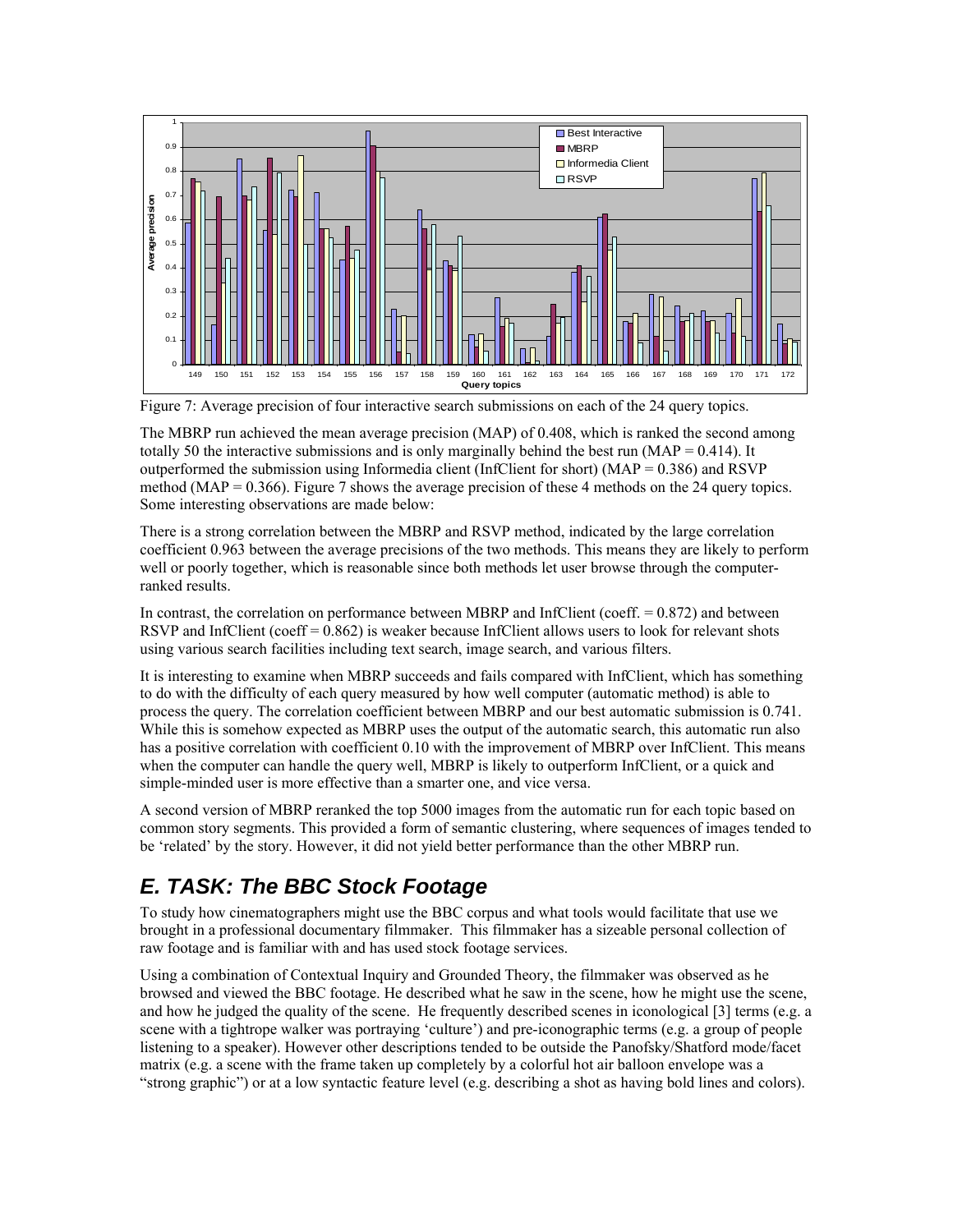From these sessions emerged a description of the filmmaker's needs, the video features relevant to the filmmaker, and the tools to support the use of the corpus.

In recording video for documentaries, shots are often 'targets of opportunity,' scenes that avail themselves at the time the filmmaker is present. Typically multiple shots of the same scene will be taken. The reason may be problems with a shot (e.g. an object enters the shot, focus was off, camera bumped...), the aperture is bracketed to be sure the ideal exposure is caught, or the filmmaker may be looking for just the right shot, among other reasons. These shots are labeled in the field and designated as 'bye' shots, shots the filmmaker thinks are the best. In professional filmmaking a ratio of 50 or even 100 minutes of captured video to 1 minute used in the final product is not unusual. During the editing process, access to the desired video is fairly straight forward. The images are fresh in the filmmaker's mind and the field notes provide easy access to shots.

Frequently a filmmaker may want an image that was not captured during production and will look to preexisting video as a source. When that video comes from a library that is familiar to the filmmaker, he or she often remembers a particular scene. Depending on the organization of the library, whether physical tapes or digital media, the search may be by date, show, place, or person. However, when the library is unfamiliar the search is less targeted. Filmmakers look for supporting images that help them tell their story and may 'co-opt' a scene to tell a different story than the original cinematographer had in mind. Ultimately, the produced video and the pre-existing shots are woven into a single visual story.

Many times during our sessions, the filmmaker said things like, "If I was telling a story about …, I could use this shot to suggest the… concept;" "This could work as an establishing shot for stories on…;" and "That could be a transition shot…" Alternately, the filmmaker would say, "I'm looking for a shot with motion in it to convey excitement." When pressed he would say, it could be people moving, cars, or other man-made objects. His intent was to find a transition shot between juxtaposed concepts. Using shots in these fashions suggests that precise, detailed descriptions of the shots are not always required.

Each BBC shot has a short descriptive field in the associated database object. These descriptions are of the form, "cows in a field," "under water shot in the Florida Keys," and "juggler" (pre-iconographic). From the perspective of our filmmaker just as useful indexed descriptions would be "outdoor," "water," and "people," that are even less descriptive than pre-iconographic.

Features of interest for our filmmaker include pans, zooms, camera movement, focus of foreground and background and visual composition. While the content of the shot is important, the quality of these features can be even more so. For example, images with strong lines and bold colors were described as "graphics" and could be used for a variety of purposes with the right voiceover. So the scene with the frame taken up completely by a colorful hot air balloon envelope, followed by a shot of people working to inflate the envelope might be used as a metaphor for teamwork in an entirely different context.

Our filmmaker was concerned with camera angle. It has been shown that camera angle strongly affects the understanding and retention of pictorial events, having predictable effects on viewers' perception of the physical and personal characteristics of persons viewed, the recall of those characteristics, and the recall of the content of the story. For example, a camera angle low to the ground looking up will impart an impression of a strong, bold, aggressive, positive personal character. In other words, camera angle in a visual narrative is comparable to adjectives in a linguistic narrative.

Cameramen such as those who took the BBC footage are purposeful in the composition of their images, following a number of guidelines so that they convey intent and meaning. Our filmmaker was intently

interested in the composition of the shot, indicating what the cameraman was trying to convey and thus, whether the shot might be useful for his own purpose.

Especially important objects are always in focus. Frequently, other objects are out of focus and thus blurred. Identifying sharp edges verses soft edges will identify the subject of interest in the shot. The lighting in a shot gives clues to objects of interest. Even outdoors, cameramen may use 'fill' light on a subject of interest. Since the eye is drawn to brighter

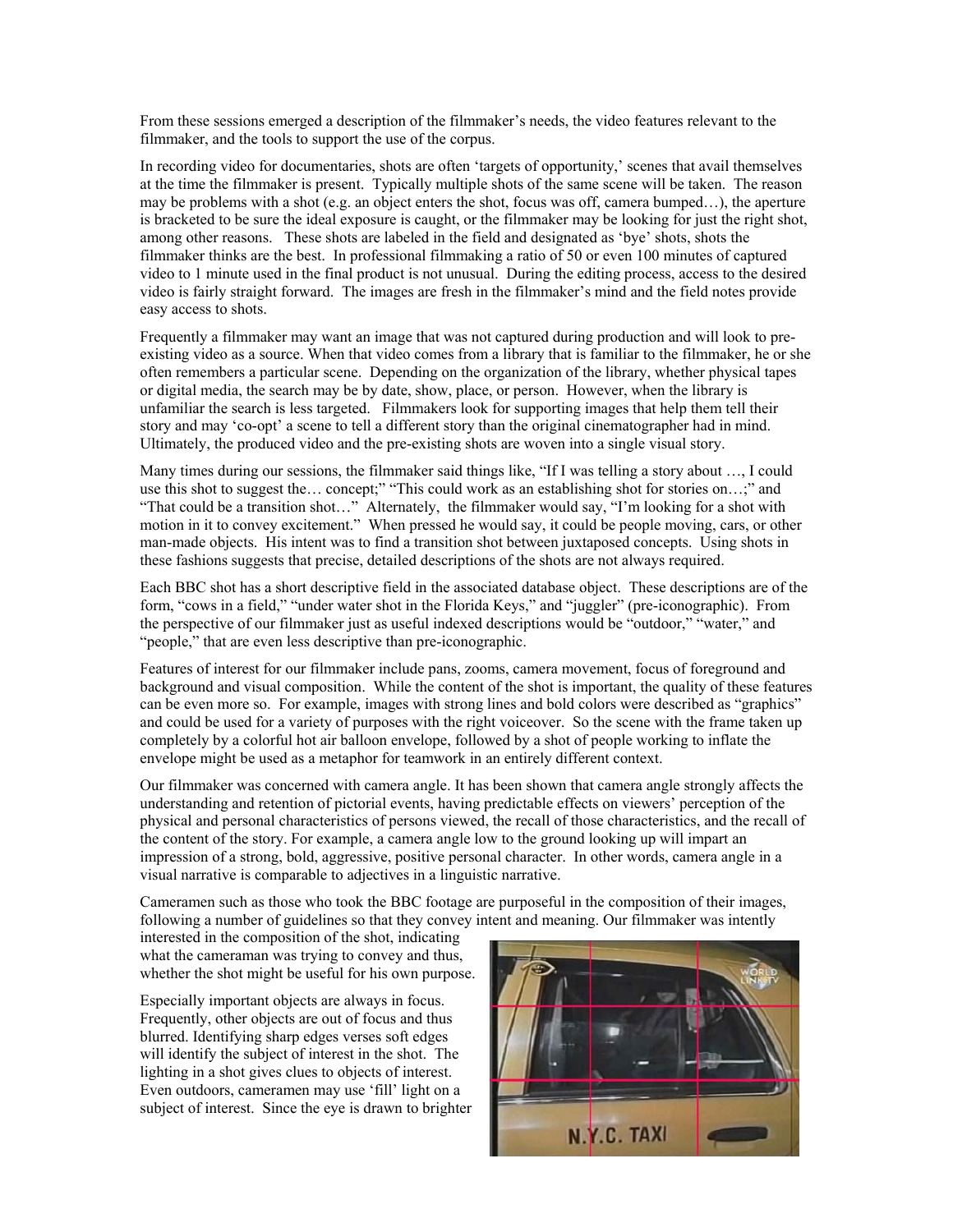areas of a scene, intensity, like focus, can also act as a metric of interest.

The Rule-of-Thirds can be used to identify where in the shot the cameraman felt the subject of interest is. This rule says to divide the image area into three evenly divided vertical and horizontal regions. The visual composition is strongest when the center of the object of interest falls at the intersection of these regions. Identifying objects at these locations can help determine what the cameraman was trying to emphasize.

Ultimately, we might expect a query like, "show me all the shots were a zoom ends on a strong man-made object outdoors." Detecting features such as camera angle, camera pans, camera zooms, camera movement (dollies), objects in focus, objects out of focus, light intensity, and object location in the scene may enable professional filmmakers to query a corpus like the BBC and find useful shots.

### **ACKNOWLEDGMENTS**

This work was supported in part by the Advanced Research and Development Activity under contract numbers H98230-04-C-0406 and NBCHC040037.

# *REFERENCES*

[1] T. J. Hastie and R. J. Tibshirani. Generalized Additive Models. CRC Press, 1990.

[2] R.Spence. Rapid, serial and visual: A presentation technique with potential. Information Visualization, 1(1):13–19, 2002.

[3] Shatford, S.: Describing a Picture: A Thousand Words are Seldom Cost Effective. Cataloging & Classification Quarterly, 4(4) (1984,) 13-30

[4] A. Hauptmann, M.-Y. Chen, M. Christel, C. Huang, W.-H. Lin, T. Ng, N. Papernick, A. Velivelli, J. Yang, R. Yan, H. Yang, H. D. Wactlar, *Confounded Expectations: Informedia at TRECVID 2004*, Proceedings of (VIDEO) TREC 2004, Gaithersburg, MD, November 2004.

[5] C.G.M. Snoek, M. Worring, J.M. Geusebroek, D.C. Koelma, F.J. Seinstra, *The MediaMill TRECVID 2004 Semantic Viedo Search Engine*, Proceedings of (VIDEO) TREC 2004, Gaithersburg, MD, November 2004.

[6] M. Naphade, *A Probabilistic Framework for Semantic Video Indexing, Filtering and Retrieval*, IEEE Transactions on Multimedia, Volume 3, No. 1, pages 141-151, March 2001, Special Issue on Multimedia over IP.

[7] J. Lafferty, A. McCallum, and F. Pereira, *Conditional random fields: Probabilistic models for segmenting and labeling sequence data***,** International Conference on Machine Learning (ICML), 2001

[8] Christel, M., and Conescu, R. Addressing the Challenge of Visual Information Access from Digital Image and Video Libraries. Proc. ACM/IEEE Joint Conf. Digital Libraries (JCDL) (Denver, CO, June 2005), 69-78.

[9] Christel, M., and Moraveji, N. Finding the Right Shots: Assessing Usability and Performance of a Digital Video Library Interface. Proc. ACM Multimedia (New York, NY, October 2004), 732-739.

[10] Derthick, M. Interfaces for Palmtop Image Search. Proc. JCDL (Portland, OR, July 2002), 340-341.

[11] Gao, J., Collins, R.T., Hauptmann, A., Wactlar, H., Articulated Motion modeling for Activity Analysis IEEE Computer Society Conference on Computer Vision and Pattern Recognition (CVPR'04), Workshop on Articulated and Nonrigid Motion (ANM'04), Washington, DC, vol. 1, pp. 20, July 27-July 2, 2004

[12] Jin, R. ,Qi, Y., and Hauptmann, A., A probabilistic model for camera zoom motion detection, The 16th conference of the International Association for Pattern Recognition (ICPR 2002) Québec City,Canada August 11-15 2002 [13] Stephan Vogel, Ying Zhang, Fei Huang, Alicia Tribble, Ashish Venogupal, Bing Zhao, Alex Waibel, "The CMU Statistical Translation System," in Proceedings of MT Summit IX, New Orleans, LA, U.S.A., September 2003.

| <b>Query ID</b> | <b>Automatic Keywords</b> | <b>Manual Keywords</b>                                           |
|-----------------|---------------------------|------------------------------------------------------------------|
| 149             | Condoleezza Rice          | Condoleezza Rice Secretary                                       |
| 150             | Ivad Allawi               | Allawi                                                           |
| 151             | Omar Karami               | Karami                                                           |
| 152             | Hu Jintao                 | Hu Jintao                                                        |
| 153             | Tony Blair                | Blair "Tony Blair"                                               |
| 154             | Mahmoud Abbas Abu Mazen   | Abbas "Mahmoud Abbas" Mazen                                      |
| 155             | map Iraq Baghdad          | Baghdad Mosul                                                    |
|                 |                           | tennis ATP WTA Serena Venus Williams Hewitt Roddick Agassi Safin |
| 156             | tennis                    | Davenport Sharapova                                              |
| 157             | shake hands               | "shake hands" "shaking hands" "shook hands"                      |

### **Appendix I. Query Keywords**